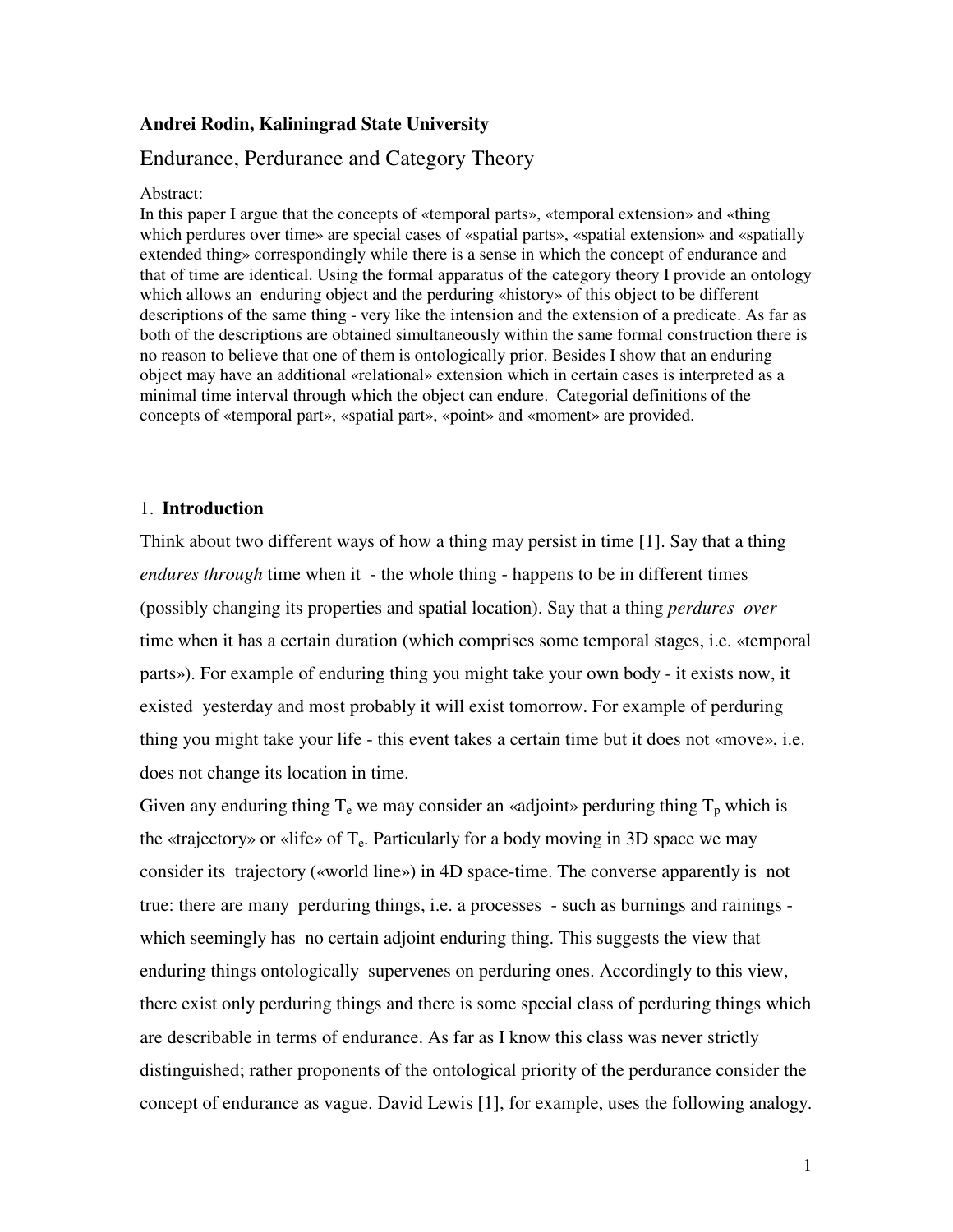Consider a long road which goes through many small villages. Although inhabitants of every village routinely call «the road» only a part of the whole road which lays inside their village, they may still agree as a result of equivocity that «the road» which all the people refer to is the same. Similarly, Lewis argues, we confusingly call, say, «John», a guy as if he would wholly exist here and now and still believe that John now and John an hour ago is one and the same person. But an ontologist should realize that «John now» is only a temporal part of the «whole» John extended in time as well as in space. Allegedly it is no more than a habit in certain cases to distinguish spatial parts of things but neglect their temporal parts. Thus the very concepts of endurance and identity trough time are allegedly dismissed.

### 2. **Can the notions of endurance and perdurance be generalized?**

Let me start with giving more precise definitions of the notions of endurance and perdurance. When speaking about the endurance and/or perdurance one refers to «different times», one usually means different *moments* of time. However the notion of the moment of time is not necessary to define the endurance and the perdurance: we may think only about periods of time being neutral to the question whether a period of time comprises indivisible «moments» or not. However in this case the reference to «different times» in the definitions of endurance and perdurance should be restricted; what we need for the definitions is *mutually exclusive* times.

Def.1: a thing A endures through time iff there are times  $T_1, T_2$  such as A happens to be at  $T_1$  not being at  $T_2$  and A happens to be at  $T_2$  not being at  $T_1$ .

A formalization of this definition by means of the propositional logic is problematic because it is not clear how «happens to be» is to be formalized. If we just interpret «happens to be» as «is» then we immediately come to contradiction: a thing is and is not at the same time  $T_1$  (similarly for  $T_2$ ). A formalization of the given definitions demands different logical tools. In the second part of the paper I suggest a tool for it.

Def.2: a thing A perdures over time iff A has parts B, C and there are times  $T_1, T_2$  such as B is at  $T_1$  not being at  $T_2$  while C is at  $T_2$  not being at  $T_1$ .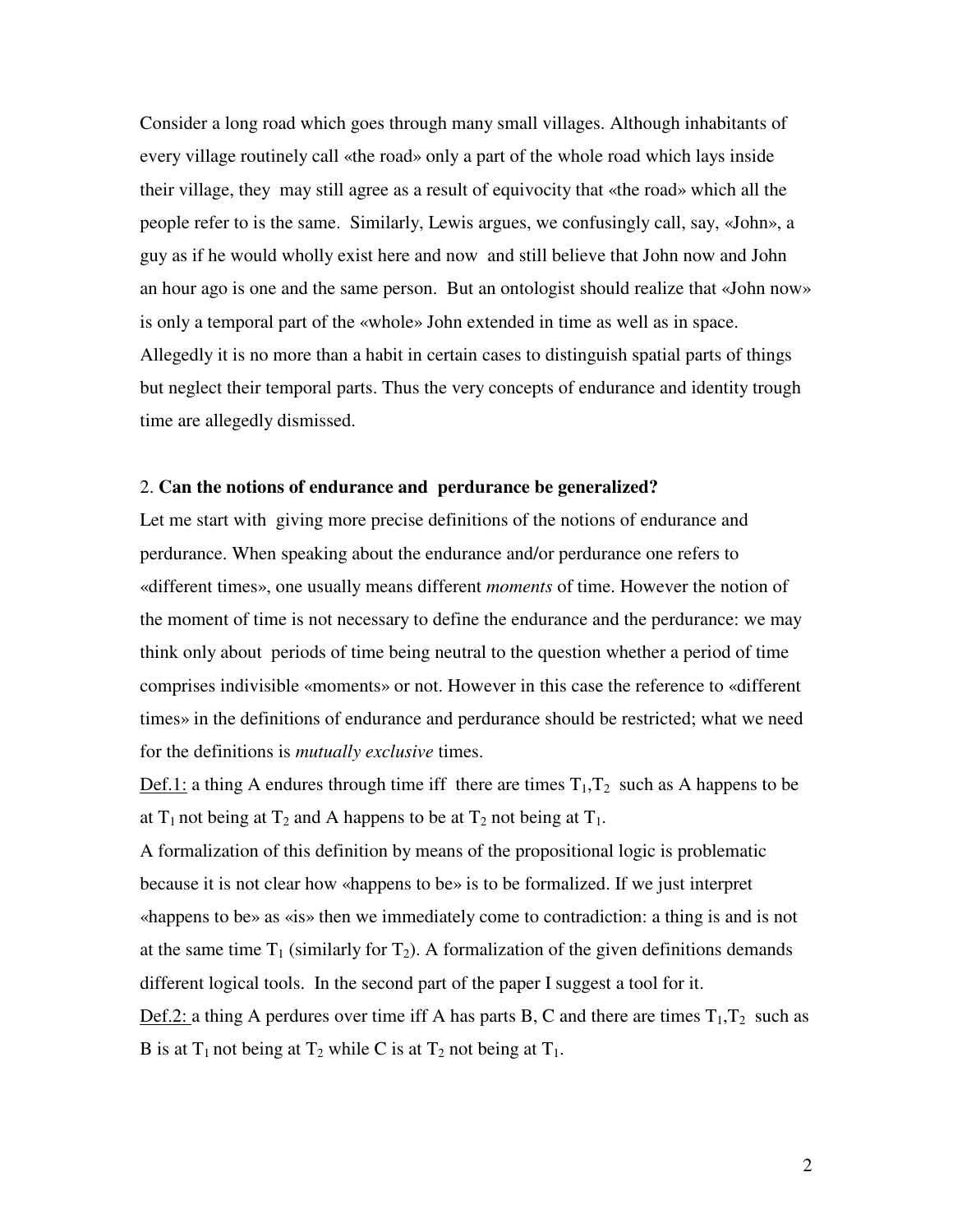The latter definition unlike the former can be straightforwardly written down by means of the propositional logic. Denote  $\langle V \rangle$  is a part of W  $\rangle$  as P(V,W) and  $\langle V \rangle$  is (temporally located) at  $W \gg$  as  $TL(V, W)$ . Then we have:

Def.2': a thing A perdures over time iff

∃B,C,X,Y(P(B,A)&P(C,A)&TL(B,X)&¬TL(B,Y)&TL(C,Y)&¬TL(C,X))

Though this definition as an element of a formal theory is useless unless it is not provided by some axiomatic of the predicates of the parthood and of the temporal location, it shows that a formalization of Def.2 by means of propositional logic does not involve such principal difficulties as that of Def.1. I think that this is an important reason why many philosophers try to dismiss temporal endurance in favor of (or reduce it to) temporal perdurance.

Tough the endurance and the perdurance were introduced as concepts about existence in time, they seemingly are also applicable to existence in space. Say that a thing *endures through space* when the thing happens to be (wholly) in different places. Say that a thing *perdures over space* when the thing has parts which have different spatial locations. A moving body and a movement of a body are examples of things correspondingly enduring through and perduring over space (as well as time). Actually the endurance through and the perdurance over space are new names for well-known concepts: a thing enduring through space is just a moving thing (given the movement is understood as a change of spatial location) while a thing perduring over space is just a spatially extended thing. However such a renaming is useful for our purposes. There is a strong tradition to apply spatial terms to temporal concepts: think about a «long story» and «short vacations». Applying temporal terms to spatial concepts I am doing otherwise. In the spatial case similar restrictions about «different places» should be made.

 $Def.3:$  a thing A endures through space iff there exist places X, Y such as A happens to be in X not being in Y and A happens to be in Y not being in X.

Def.4: a thing A perdures over space iff A has parts B, C and there exist places X, Y such as B is in X not being in Y and C is at Y not being in X.

Thus we extended the concepts of endurance and perdurance to the spatial case. We can think however about a further generalization. Consider different *generic properties*, for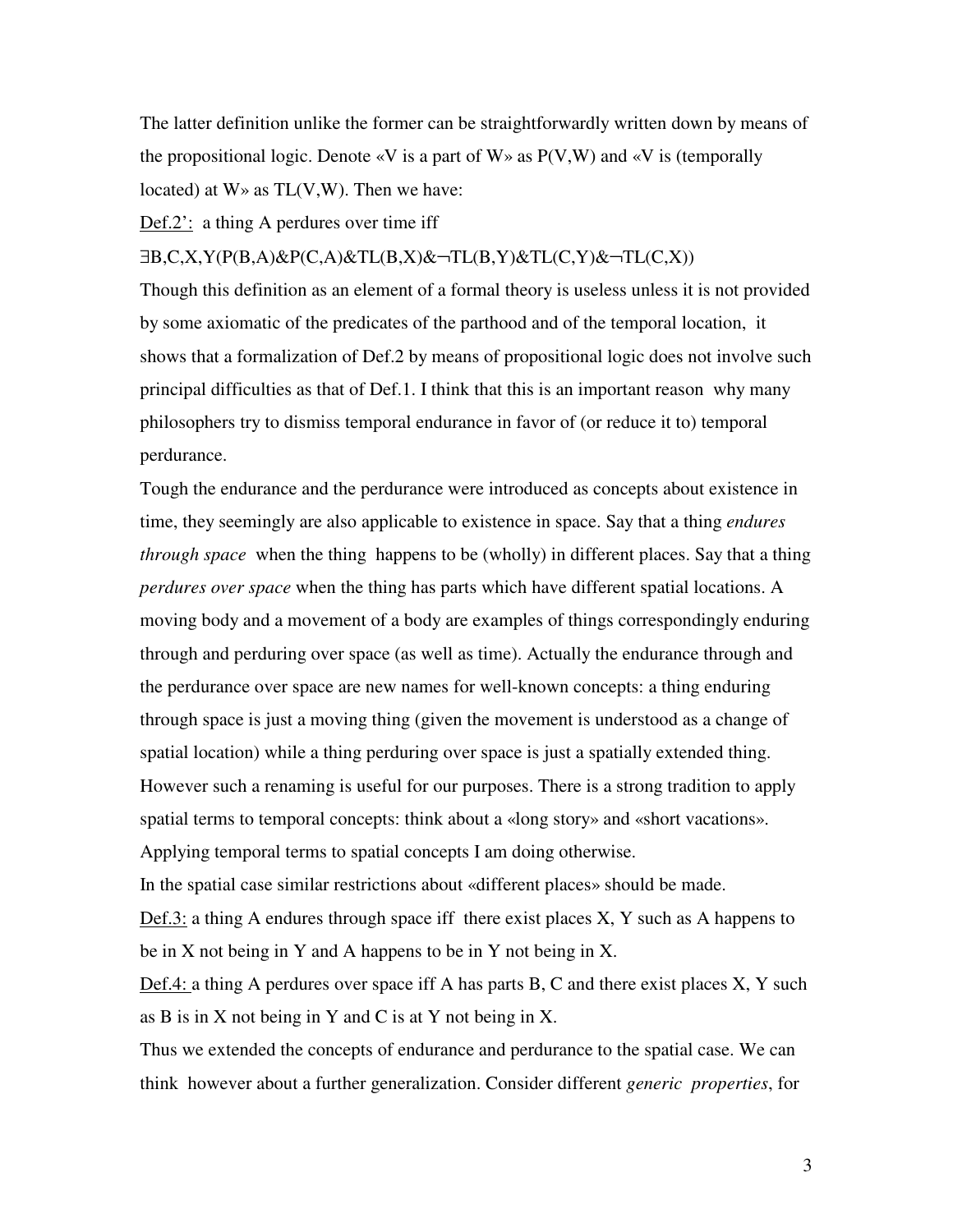example, «to be colored», «to have a mass», «to have an electrical charge», etc. Every generic property «comprises» a number of specific properties, particularly, the generic property «to be colored» comprises such properties as «to be red» and «to be green», the generic property «to have a mass» comprises «to weight 5 kg» and «to weight 2 kg», etc. Formally speaking, properties  $S_1$ ,..., $S_n$  are *specific* for a property G (which is called *generic* for  $S_1$ ,..., $S_n$ ) iff whenever a thing has a property  $S_i$  it has the property G and whenever a thing has the property G it has some property  $S_i$ :

Def.5:  $S_1$ ,..., $S_n$  are specific for G iff ∀A(∀i (S<sub>i</sub> (A)  $\Rightarrow$  G(A)) & (G(A) $\Rightarrow$  ∃j S<sub>j</sub>(A)))

Now we may define the endurance through and the perdurance over a generic property: Def.6: Consider a generic property G and its specific properties  $S_1, ..., S_n$ . Say that a thing A *endures through* G iff 1) A has G; 2) there are i, j such as A happens to have  $S_i$  not having  $S_j$  and A happens to have  $S_j$  not having  $S_i$ .

Def.7: a thing A *perdures over* G iff 1) A has G; 2) A has parts B,C; 3) there are i,j such as B has  $S_i$  not having  $S_i$  and C has  $S_i$  not having  $S_i$ .

For example consider an apple on a tree; while the apple grows its color changes from green to yellow. We say that the apple endures through the color (i.e. the generic property «to be colored»). For example of a thing perduring over the color consider another apple such as one of its side is green while the other is yellow. Taking «to have a temporal location» and «to have a spatial location» as generic properties (for the properties «to be at such-and-such time» and «to be in so-and-so place» correspondingly), we may consider the endurance through and the perdurance over time and space as special cases of the endurance through and the perdurance over a generic property.

Now the following question arises: what differs the endurance through and the perdurance over time and space from the endurance through and the perdurance over other properties?

Firstly let me show that (1) if a thing endures trough any property then this thing also endures through time. Suppose a thing A endures trough a property G. Then A happens to have a property  $S_1$  not having a property  $S_2$  and otherwise happens to have a property  $S_2$  not having a property  $S_1$  (Def.6). Hence A happens to have a property  $S_1$  and happens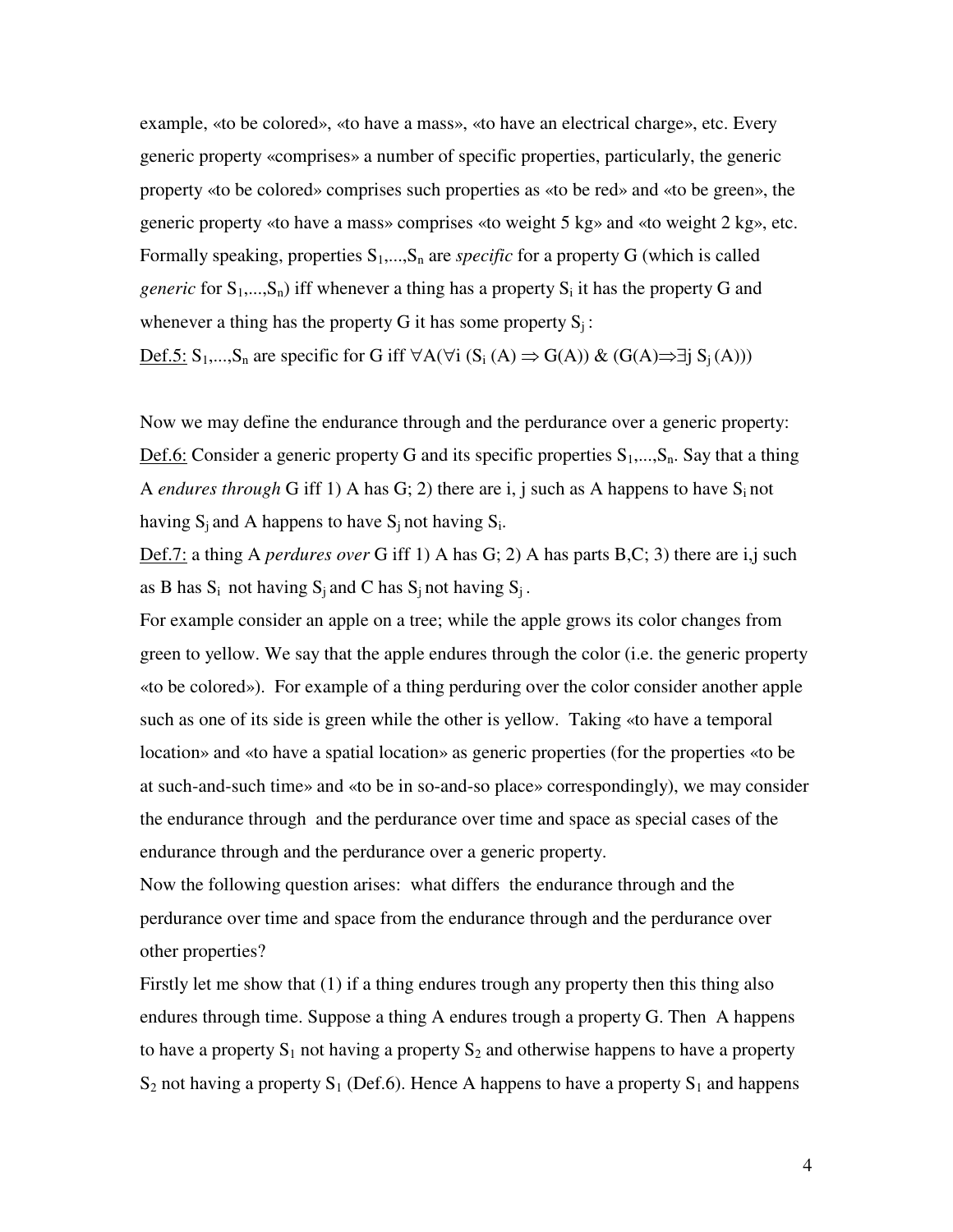not to have  $S_1$ . But it is impossible to have and not to have a property at the same time. Hence there are times  $T_1, T_2$  such as A happens to have a property  $S_1$  at  $T_1$  not being at  $T_2$  and A happens not to have a property  $S_1$  at  $T_2$  not being at  $T_1$ .

Particularly we proved that if A endures through space, i.e. moves, then A endures through time.

Consider the following proposition (2): if a thing endures through time then it endures through some other property G. Prima facie (2) seems to be false: it seems to be (at least logically) possible that a thing has exactly the same properties during all the time when it exist. However this argument is invalid. Imagine a perfectly static world W where no change ever occurs. Could things in this world endure through time? No. For to say that a thing A in W endures through time we should somehow distinguish between two different times  $T_1$  and  $T_2$  (see Def.1). Any distinction between two different times is a change, for example a change of positions of arrows at some clocks or a change of visible position of the Sun. Particularly a distinction between two different times may be a change of attention. Suppose I want to observe the world twice. For this purpose I could look at the world, then close my eyes, then open eyes and look at the world again. But in W no such a change is possible. Hence nothing endures through time in W. Moreover the fact that no interval of time in W can be distinguished makes a reason to say that in W there is no time at all.

Thus if A endures through time in W then W changes and some change of W is the distinction between times  $T_1$  and  $T_2$  supposed by the condition of A's endurance through time (Def.1). Consider the following two options: 1) A changes having at  $T_1$  and at  $T_2$  different intrinsic properties; 2) A does not change, i.e. always has the same intrinsic properties while something else in the world W changes. Understanding the term «relational property» wide enough we can say that in the latter case A changes some of its *relational* properties. Thus we have: if a thing endures through time then some A's property changes and this change is the distinction between  $T_1$  and  $T_2$ . Suppose A changes a property  $S_1$  for a different property  $S_2$ . Then time  $T_1$  can be defined as «the time when A has property  $S_1$ » while time  $T_2$  is defined as «the time when A has property  $S<sub>2</sub>$ » (or otherwise). By Def.1 A happens to be at T<sub>1</sub> not being at T<sub>2</sub> and happens to be at T<sub>2</sub>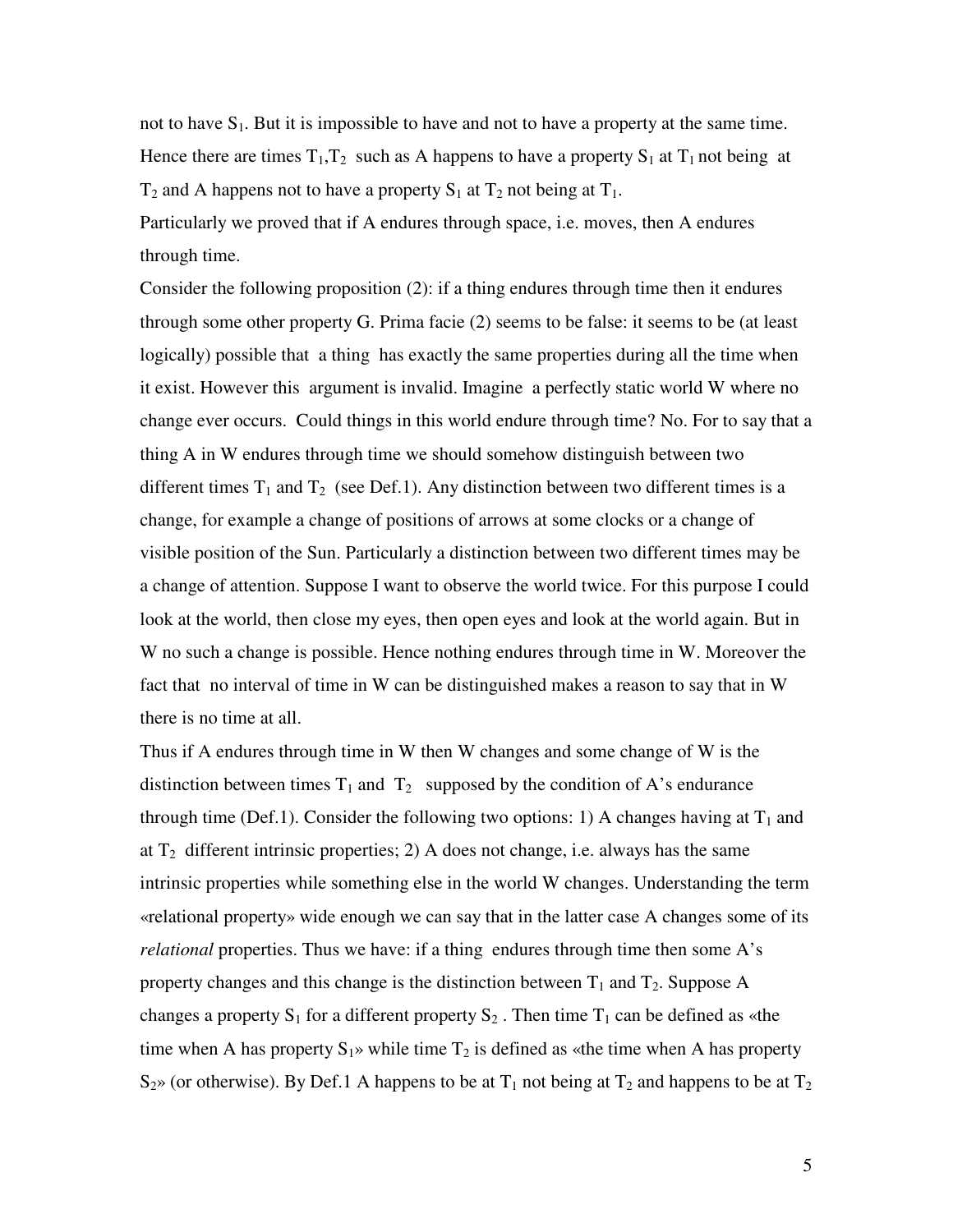not being at  $T_1$ , hence A happens to have property  $S_1$  not having property  $S_2$  and happens to have property  $S_2$  not having property  $S_1$  (see Def.6).

To prove (2) we have to do two things: (a) to find a property G which is generic for  $S_1$ ,  $S_2$ and (b) to show that «to endure through G» differs from «to endure through time». We hardly can point a property G which is generic universally, i.e. which is such as any thing A has this property no matter how A changes. However we can argue that for every change such a generic property exists. Actually when we speak that a thing A changes its properties we not only suppose that A survives through the change but we also suppose that the thing has a generic property relevant to the change. For example a thing may change its color - then the color, i.e. the property «to be colored», is the generic property relevant to this change. Or a thing may change its spatial position, its temperature, or whatever but in any case when a thing changes we suppose something «what» changes in this thing. Actually we should not grant generic properties ontologically: my argument does not demand this. We can take the notion of generic property as an instrument to describe changes. Suppose that a dry thing becomes wet. We can say that its wetness changes from zero to a certain amount. The «zero wetness» apparently does not exist. But this concept is useful to describe a dry thing which becomes wet. I use the notion of generic property exactly in this sense. Particularly when I say that «to exist in time» and «to exist in space» are generic properties for the properties «to be at time T» and «to be in place P» correspondingly I do not suppose that «time» and «space» are something else but certain concepts.

Thus if a thing A endures through time then it also endures through *some* generic property G. To prove (2) we need to make the last step (b): to prove that this property G always differs form the property «to exist in time», i.e. that A's endurance through G necessarily differs form A's endurance through time. But this is obviously false! When we say that a thing endures through time *and* somehow change its properties this means two things: 1) that the thing changes some (usually relational) property which is chosen as a measure of time and 2) the thing changes some other properties. When we say that a thing endures through time but as far as we can observe it does not change its properties, this means that the change of a property of the thing which is chosen as a measure of time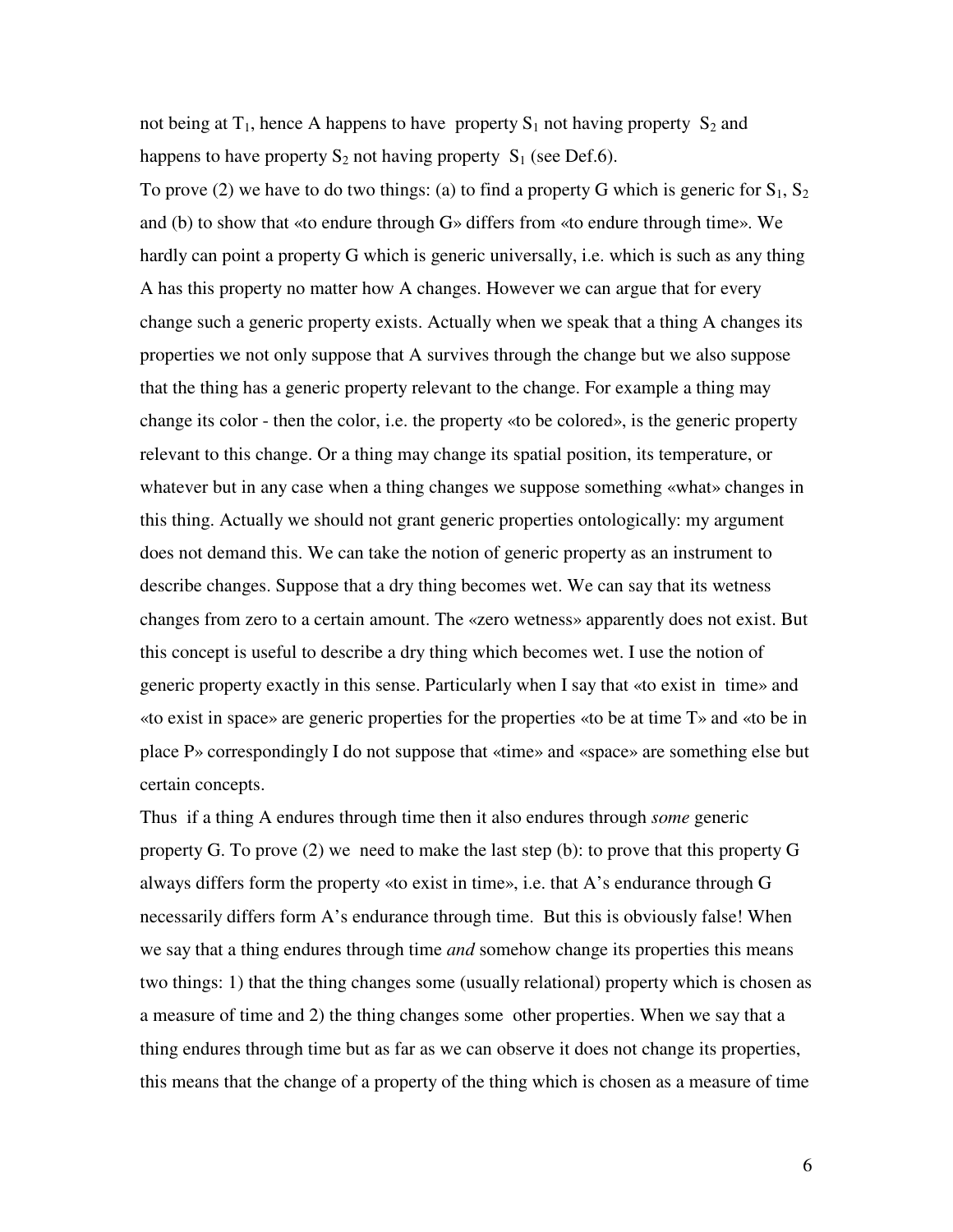is the only change we can observe. (I use here the words «A changes its property P» for «A endures through P» as defined by Def.6) Often we use the words «a thing does not change» even looser ignoring many customary, expected changes, particularly periodic and reversible changes. Consider an example. Suppose, I observe a building during a day - from the sunrise to the sunset - and report that I have observed no changes. Suppose, I have no watches and determine the time of the beginning and of the end of the observation just looking at the sky. Saying that there were no observed changes I ignore the fact that the building has been illuminated differently early morning and in the middle of the day. I do not count the change of illumination because in the given context this is just the way how «the time goes». Consider another example: I observe a room from inside during half an hour looking at watch every 5 minutes. Suppose I do not observe any change again. But saying that no change has occurred during the period I ignore a change of position of arrows at my watches which is a change of the same kind as, say, a change of the arrangement of furniture in the room. (I Leave aside the question about changes of myself without which I could not distinguish between different times.) Thus «A's endurance through time» is always *identified* with A's endurance through a certain property (which has other *name* than «time») and hence the proposition (2) is false: although this is true that if a thing A endures it endures through a certain property G, it may be still the case that G and «time» in the given context are identical. Hence this is possible that «to exist in time» is the only generic property which a thing endures through, though «to exist in time» in every case has some other name such as «to be colored», «to have a position in space», etc.

Speaking more precisely we should distinguish between two close but different meanings of the words «a thing A endures through time»: one special and the other general. In the *special* sense «to endure through time» means to endure through a certain generic property chosen as a measure of time. It is a matter of physic and technology but not of metaphysic to decide what generic property must be chosen as a measure of time. A position of a thing with the respect to the Sun and/or Moon served for this purpose for years but in our days this is no more universally acceptable. There are both theoretical and practical needs of new gauges of time which may not be discussed here. In the *general*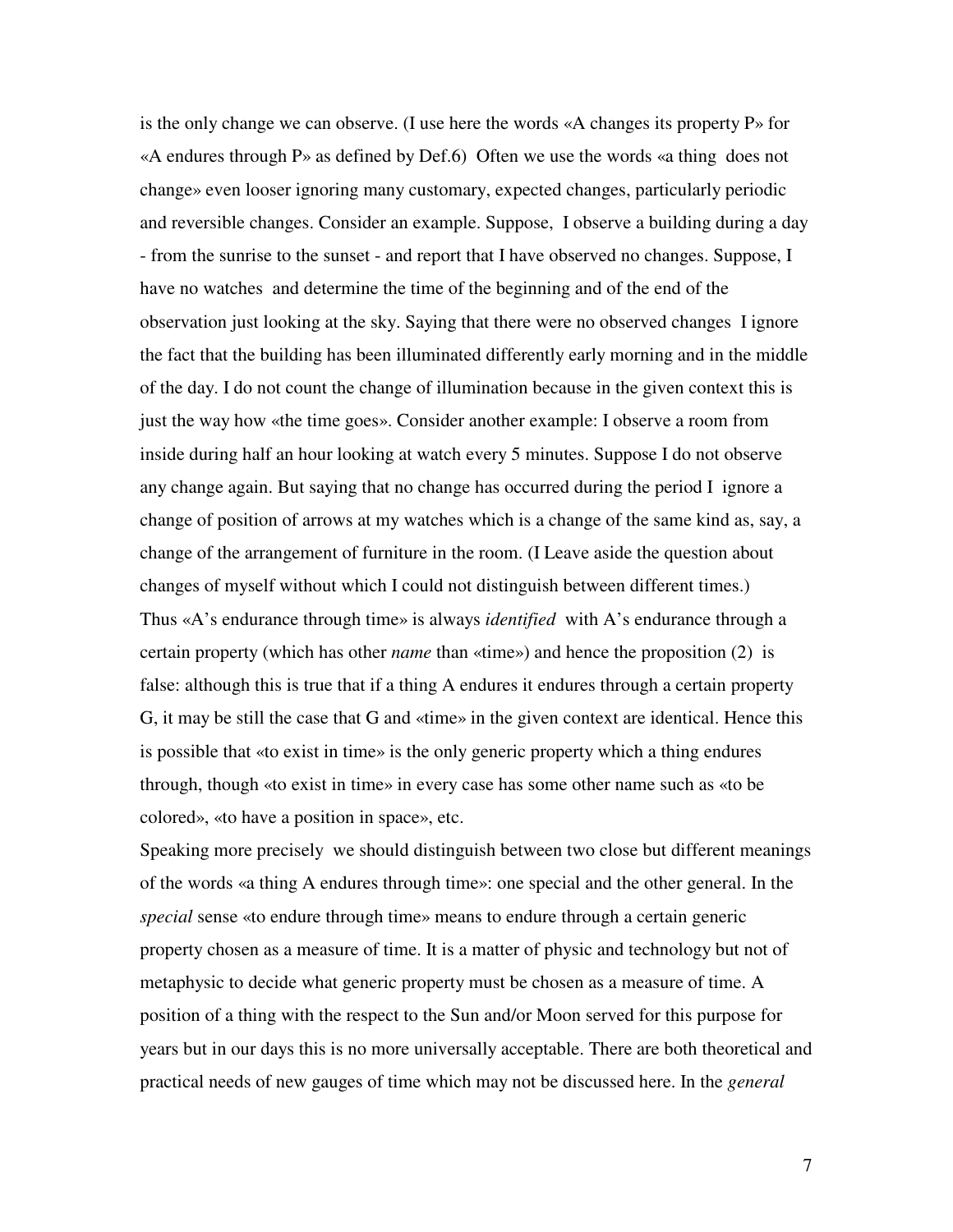sense (which is more relevant for a present discussion) the words «a thing A endures through time» means simply «A endures through some property» or simply «A endures». The upshot is that we failed to generalize the notion of endurance through time but discovered that in its *general* sense (which I found more relevant) the term «endurance through time» was *pleonastic*: it meant the same as «endurance through a property» or «endurance» *simpliciter*.

Let me stress the difference between the two cases of the endurance mentioned above: the first case when an enduring thing changes its intrinsic properties and the second case when an enduring thing changes only its relational properties. Suppose I observe a thing A which does not change its intrinsic properties. During the observation I myself experience changes of my intrinsic properties. This changes might be changes of perceptions caused by changes of a timer or, if I use no timer, these might be some voluntary and/or involuntary changes in my organism. Suppose again that I look at A, then close my eyes, then open and look again. This allows me to say that A endures: looking at A twice I see one and the same thing (let me for now avoid the question why I believe that both times I see one and the same thing but not two similar but different parts of the same thing). Note that the sense in which I say that A endures is purely subjective. Closing and opening my eyes I make A to endure! We may say, of course, that A changes its relational property of being observed by me: it is observed by me, then not observed, then observed again. But since A does not change its *intrinsic* properties my observation makes no influence on A and hence the fact that A endures is not, so to speak, a fact about A but rather a fact about myself. If some changes of my intrinsic properties are caused by some other changes, for example by changes of the configuration of the Solar System, then the endurance which I «prescribe» to A is in a sense objective, because in this case the relevant changes of intrinsic properties of myself exactly correspond to changes of intrinsic properties of another thing, namely the Solar System. However since A does not change its intrinsic properties the change of Solar System does not influence A and again the fact that A endures is about me and Solar System but not about A. When A *does* change its intrinsic properties the situation is completely different. Suppose A changes color. Then I might observe A and count only changes of my perceptions caused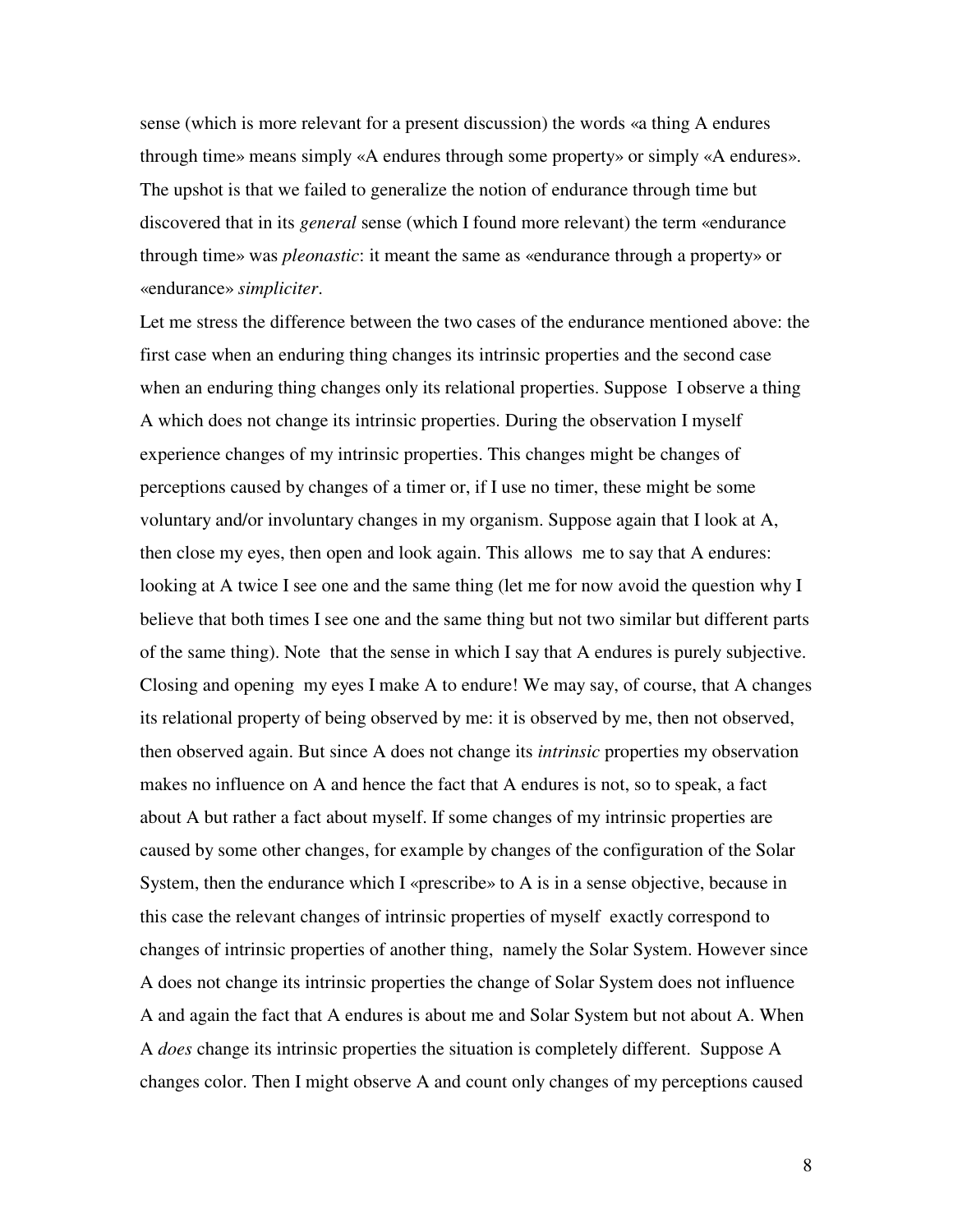by changes of A's color. This again allows me to say that A endures. But unlike the former the latter fact is exactly about A! Thus after the distinction between relational and intrinsic properties we can distinguish between relational and intrinsic sorts of endurance: a thing endures *relationally* if it changes its relational properties and a thing changes *intrinsically* if it changes its intrinsic properties.

Now return to the perdurance. Is the concept of *perdurance over time* pleonastic like the concept of the endurance through time? We can distinguish three senses the term «time» here. The first is the most general and the most relevant to a philosophical discussion: in the first sense «time» simply means «endurance». If a thing happens to be in different situations it exists in time in this sense of the term. In the second, special sense «time» means «endurance through a certain (generic) property T». We use the term «time» in the second sense when we study *how* a thing changes in time. Consider a diagram showing how the temperature of a body changes in time. Suppose the time is measured by astronomical means, namely by the position of the Sun. Then the body endures through at least two properties: one is its temperature and the other is its position with the respect to the Sun. In this case «time» means the endurance through the latter property. Finally «time» may be just identified with a generic property T such as the «endurance through T» means «time» in the special sense. In the above example «time» in this sense is just «a position with the respect to the Sun». We use the term «time» in this third sense when we ask «what is the time?» and are answered, say, «5 p.m.». Let me call this third sense of the term «time» «technical».

The meaning of the term «perdurance over time» depends on the meaning of the term «time». It is clear that with the first and the second senses of «time» the expression «perdurance over time» makes no sense at all. (For «perdurance over endurance» is an absurd.) But with the term «time» in the *technical* sense the expression «perdurance over time» makes a sense - this is the perdurance over a generic property G in the sense of Def.7. However we should accurately define which thing endures through, which perdures over time and what is G in every particular case. Think about a moving body B. Suppose that we have no clocks and can only claim that B happens to be in different spatial positions. This is enough to claim that B endures, that is, (with the initial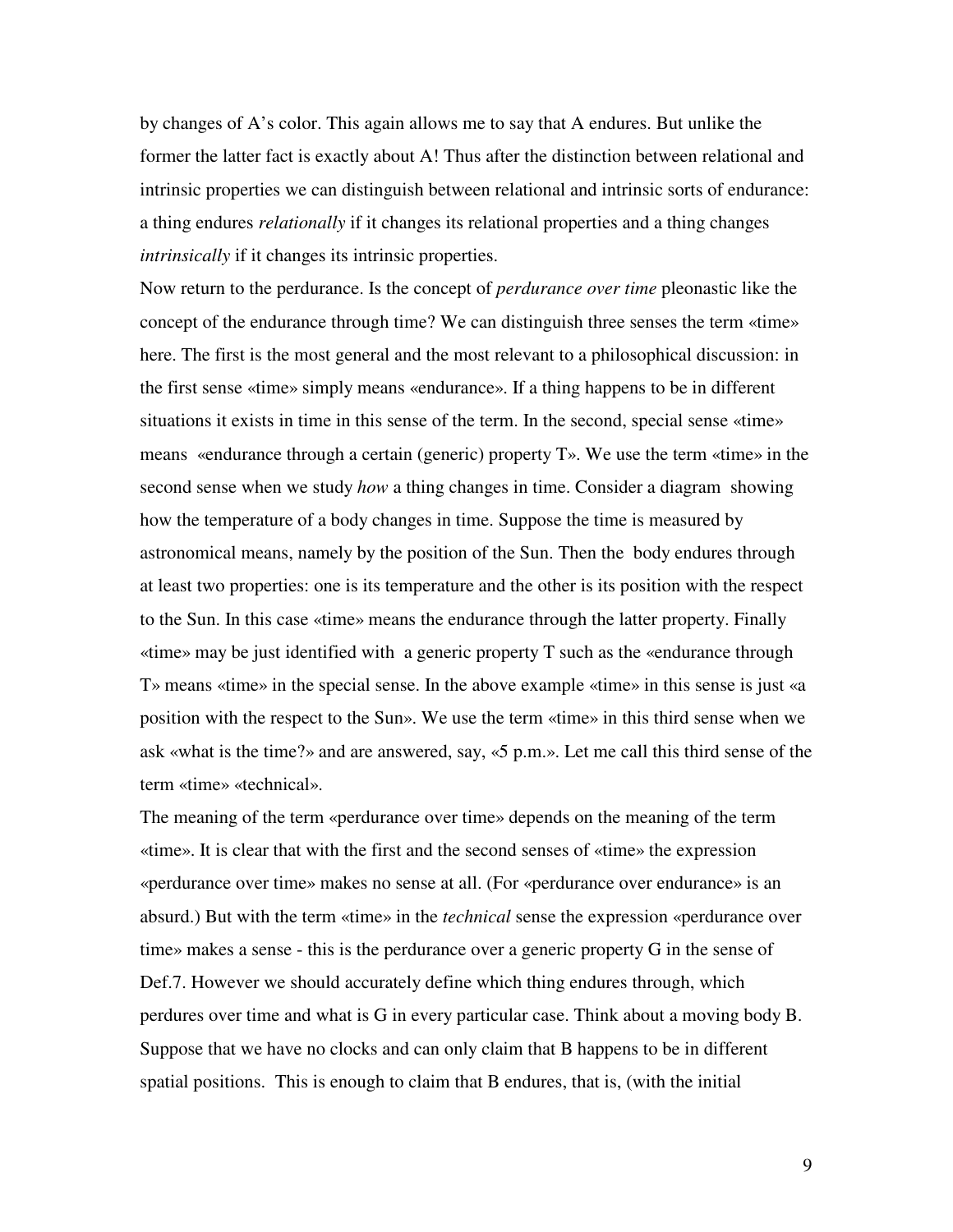pleonastic terminology) endures through time. Then «B's spatial position» is what we call «time in the technical sense». Consider the event M of B's movement. This event takes a certain time and a certain place, it perdures over time and over space. But since «time» in the given context means (in the technical sense) nothing but B's position in space, the place and the time of the event M are identical. (We can say that in this case space and time dimensions «glue» with each other and make a one-dimensional space-time.) Then spatial parts of M are its temporal parts. For M this is the same thing to perdure over space (i.e. a spatial position) and to perdure over time. But obviously this does not mean that that in the given example there is no difference between space and time at all. Particularly B might be a spatially extended body, but this does not make it to perdure over time: by the given conditions B is an enduring body. This puzzle resolves when we remember that «a spatial position» means «time in the technical» sense only for B, i.e. «time in the technical sense» is «a spatial position *of B*» but not of another thing, particularly not of a part of B. The thing which perdures over the property «to be a spatial position of B», i.e. perdures over time, is the *event* M but not B itself. (This sounds not very well and in the end of the paper I give a sense in which we can consider B and M as one and the same thing.)

Suppose however that we have some clocks to measure how B moves. Then, generally speaking, we do not need B to define things perduring over time. For time in this case means (in the technical sense) a position of the clock's fingers. Then every thing perduring over time should perdure over a position of the fingers. Besides it may perdure over many other things including «a position of B». With clocks<sup>i</sup> the event of B's movement becomes two-dimensional: its one dimension is a position of the clock's fingers, i.e. the time, while its another dimension is a position of B. What I say completely complies with what physicists say about the «time dimension»: principally it does not differ from any «space dimension», this is a matter of mere agreement which dimension we call temporal and which we call spatial<sup>ii</sup>. Another question is that the notion of time is not reducible to «time dimension»: the concept of «time dimension» is consistent only if «time» is understood in the technical sense but to define what is time in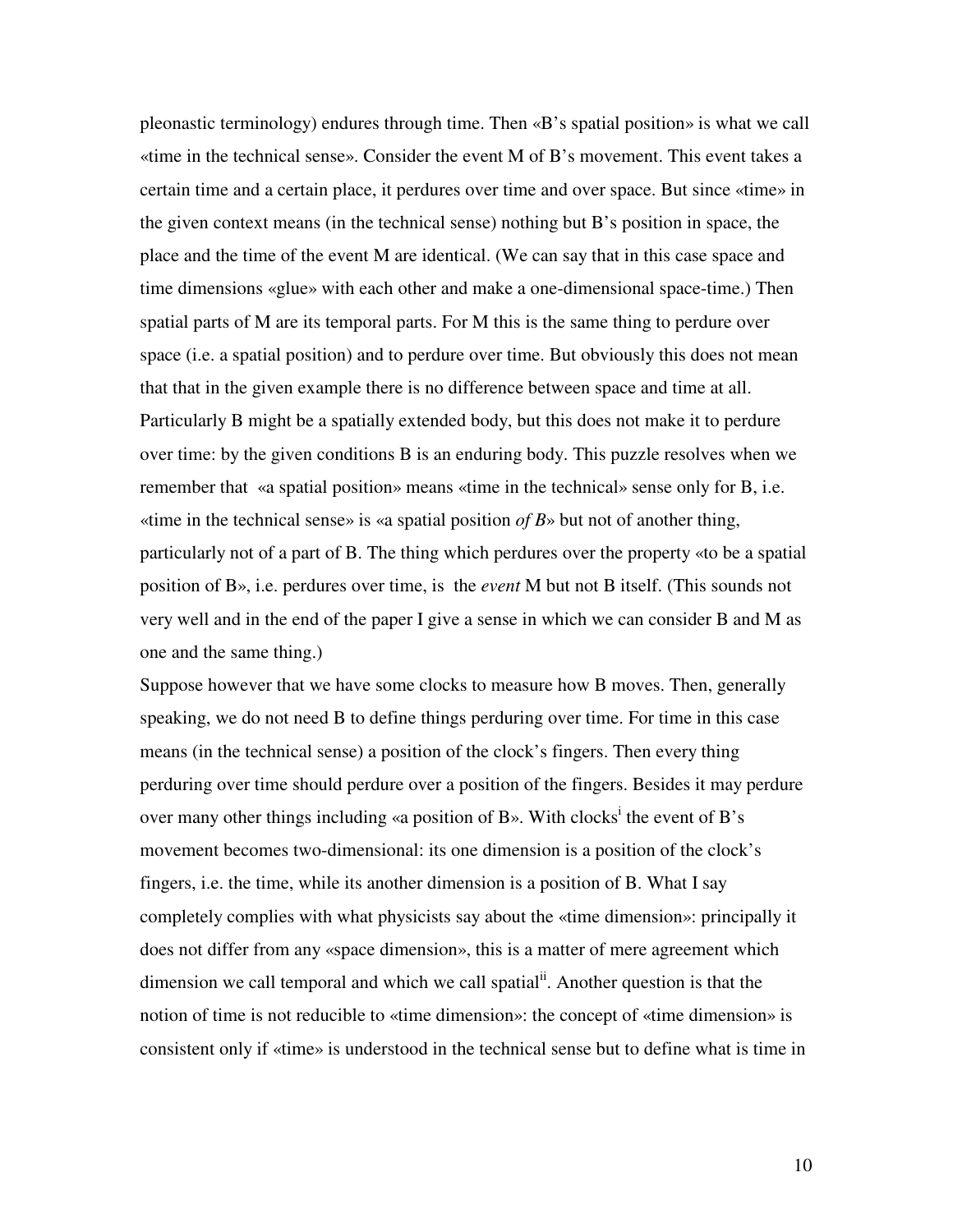the technical sense we need the concept of endurance, that is, the concept of time in the general sense.

The above examples of the perdurance over time were special cases of the perdurance over space, when time in the technical sense was identified with a spatial position of a certain thing. Can time be measured by something but a spatial movement? Can time be measured by, say, a change of color?

To answer this question we need to rethink the concept of space in a similar way as we have already rethought the concept of time. In the beginning we supposed that «to be at time T» is one property among others such as «to be red», «to be pleasant», etc. This gave us the idea to generalize the concepts of the endurance through and the perdurance over time speaking about the endurance through and the perdurance over an arbitrary generic property. But later we discovered that time is not a «usual» property: in the technical sense it is a name which is given to a property P such as the endurance through P of a thing B is chosen as the «gauge» of the endurance, while in the general sense of the term «time» is identical with «endurance». Let me now show that «to be in place P» also is not an «usual» property but «space» in the general sense of the term is identical with «perdurance» (and hence «perdurance over space» is *not* a particular case of «perdurance over a property»).

The reasons are similar. Firstly note, that (3) if a thing A perdures over a property G (Def.7) then A perdures over space (Def.4). For if A perdures over G then A have at least two parts B, C such that B has a property  $S_i$  not having a property  $S_j$  while C has  $S_j$  not having S<sub>i</sub>. But what might be the parts B,C if not *spatial* parts? If, for example, there is a thing such as one its part is green and another yellow (or one is hot and another cold) these two parts differs spatially. I find it to be obvious at the same extent as the fact that if a thing as a whole happens to have and not to have a certain property then the thing happens to be at different times<sup>iii</sup>. The fact that B,C are spatial parts means that they have different mutually exclusive spatial locations, i.e. that there are places  $P_i$ ,  $P_j$  such as B is located at  $P_i$  not being located at  $P_j$  while C is located at  $P_j$  not being located at  $P_i$ , which means (Def.4) that A perdures over space. (Def.4 is, of course, pleonastic: it demands that a thing have parts *such as* they occupy different (mutually exclusive) places. But we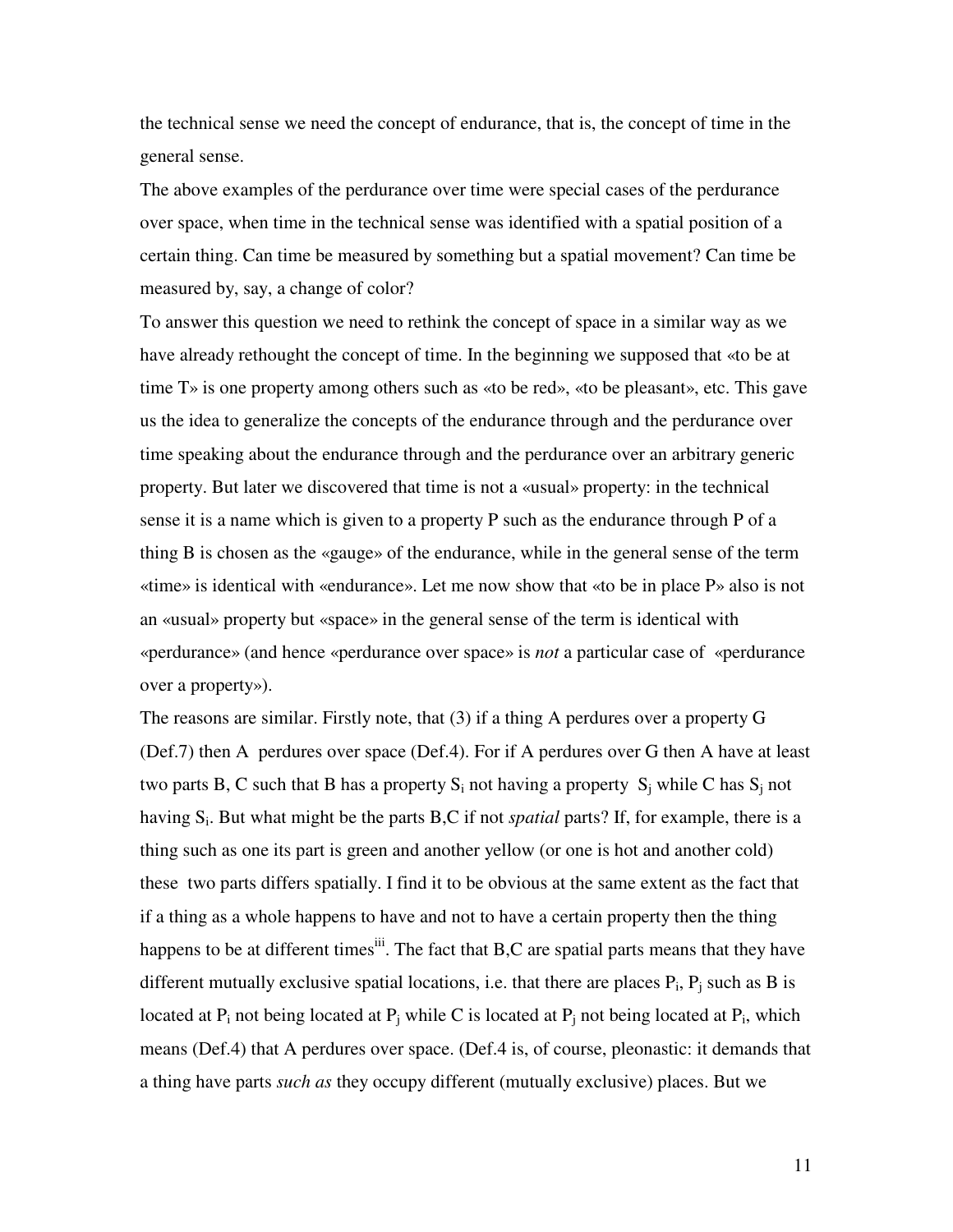showed that *any* parts of a thing occupy different mutually exclusive places. Thus the second condition is redundant.)

Consider another proposition (the analogue of the proposition  $(2)$  about time): (4) if a thing perdures over space then it perdures over a certain property. That is, if a thing have different spatial parts those parts differ by some properties (other than «to have such and such spatial locations). Actually, given an empty perfectly homogeneous space it is impossible to distinguish any part of it. To distinguish, for example, between the right and the left halves of the space I need at least my body as a region of space which have different properties than the surrounding regions of space: my body is dense while the surrounding is thin. The intuitive concept of «real space» is mostly based on such a distinction between the dense and the thin. However any other difference of properties, for example, a difference of color, will also do. (Imagine a world where living organisms including humans are structured bubbles living in a dense environment!)<sup>iv</sup>. When we say that two things have different spatial locations but still are exactly similar, i.e. have exactly the same properties - think about two halves of a ball - we do not count those properties which makes the distinction between their spatial locations possible. It may be the case that the two halves of the ball have the same intrinsic properties but they certainly have different relational properties as far as they cause different perceptions otherwise they could not be observed as two at once. This is very similar to the case of time. In both cases a distinction between different specific properties of some generic property - color, density, etc. - gives a reason to make another distinction which is the distinction between different times in one case and the distinction between different places in the other case. But what differs the two cases? In the case of space as well as in the case of time certain mutually exclusive properties (i.e. properties which cannot be possessed by one and the same thing at once) are nevertheless «combined» with one and the same thing. This is possible in two different ways: in the way of endurance and in the way of perdurance. Mutually exclusive properties are combined in the way of endurance when a thing *happens* to have each of these properties (having no two of them *at once*). Then we say that the thing endures and have the mutually exclusive properties *at different times*. Mutually exclusive properties are combined in the way of perdurance when a thing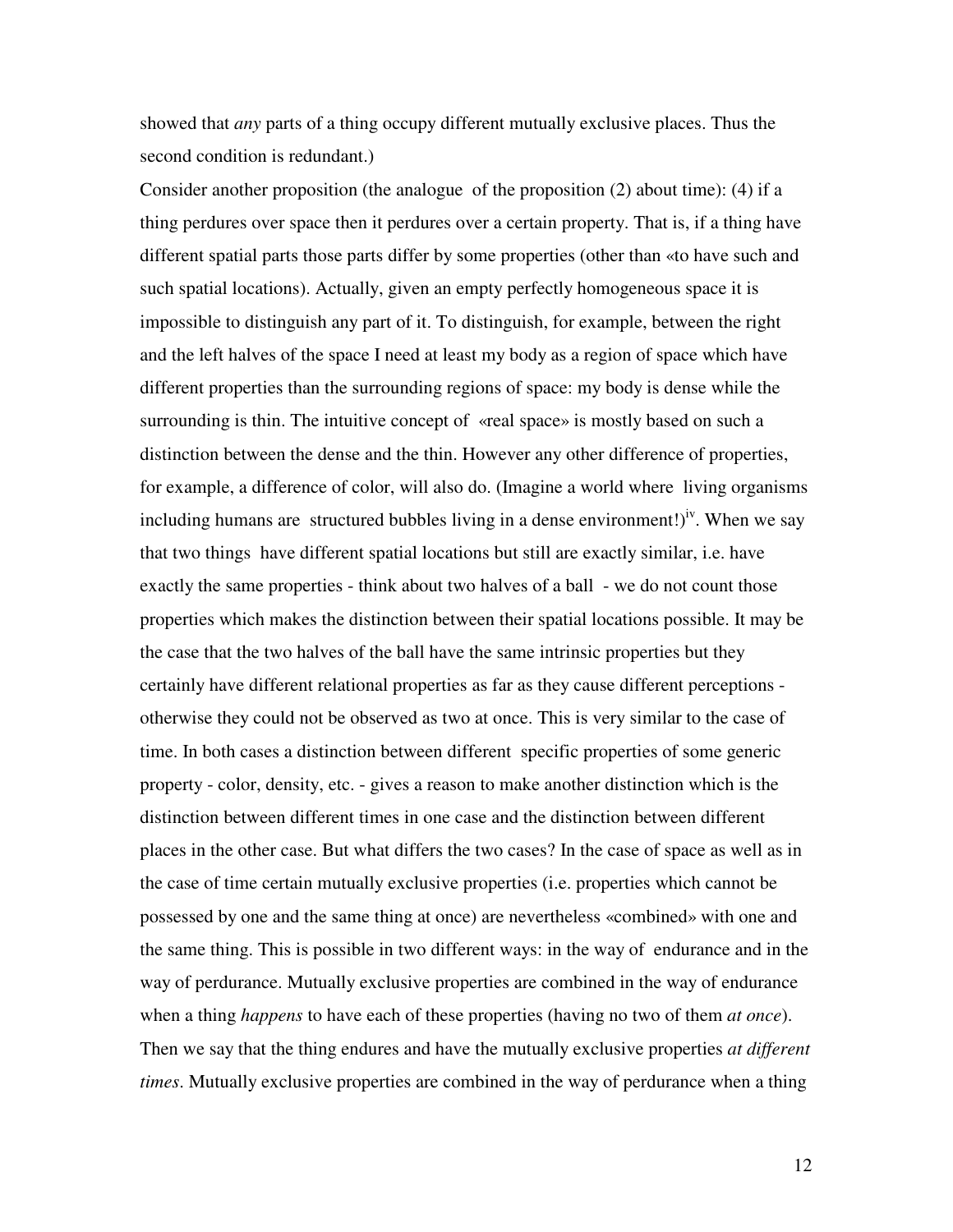has parts and different parts of the thing has different mutually exclusive properties. Then we say that the thing perdures and the difference between the parts is a spatial difference. Thus we may say that in the general senses of the terms «space» and «perdurance» are identical as well as «time» and «endurance»; of course the term «extension» would be more convenient for what we call here «perdurance» but the question of terminology is not essential. The term «perdurance over space» is pleonastic like the term «endurance through time»: any possible endurance is «over space» though «space» may be determined by different properties in different cases (and in a special case which is specified below we can say «time» instead of «space»).

 Note also that the concept of part appears to be purely spatial: to have different parts and to experience different «happenings» are two alternatives which equally allows to combine mutually exclusive properties.

Thus any perduring thing is a spatially extended thing. Particularly if a thing A changes its color then a perduring thing B which is «A's change of color» may be nothing but a spatially extended thing. If A's change of color is identified with time (in the technical sense) then B is called «perduring over time» and its parts are called «temporal parts». Correspondingly, «A's change of color» in this case may be called a «movement» in the «color space».

Note that trying to generalize the notions of endurance through time and perdurance over time we have got different results. While the endurance through time appeared to be the endurance in general, the perdurance over time appeared to be a special case of the perdurance over *space*, that is of the spatial extension.

#### 3. **The category of things**

Consider definitions 6,7. Though Def.7 is pleonastic as well as Def.4 those two definitions comply with all our reasoning. Both of the definitions use the notion of property and particularly of generic property defined by Def.5. However with the notion of generic property we have a problem which is analogous with the problem of endurance vs. perdurance. This is the problem of intension vs. extension of a predicate. Actually we can understand a generic property differently. If properties are understood extensionally,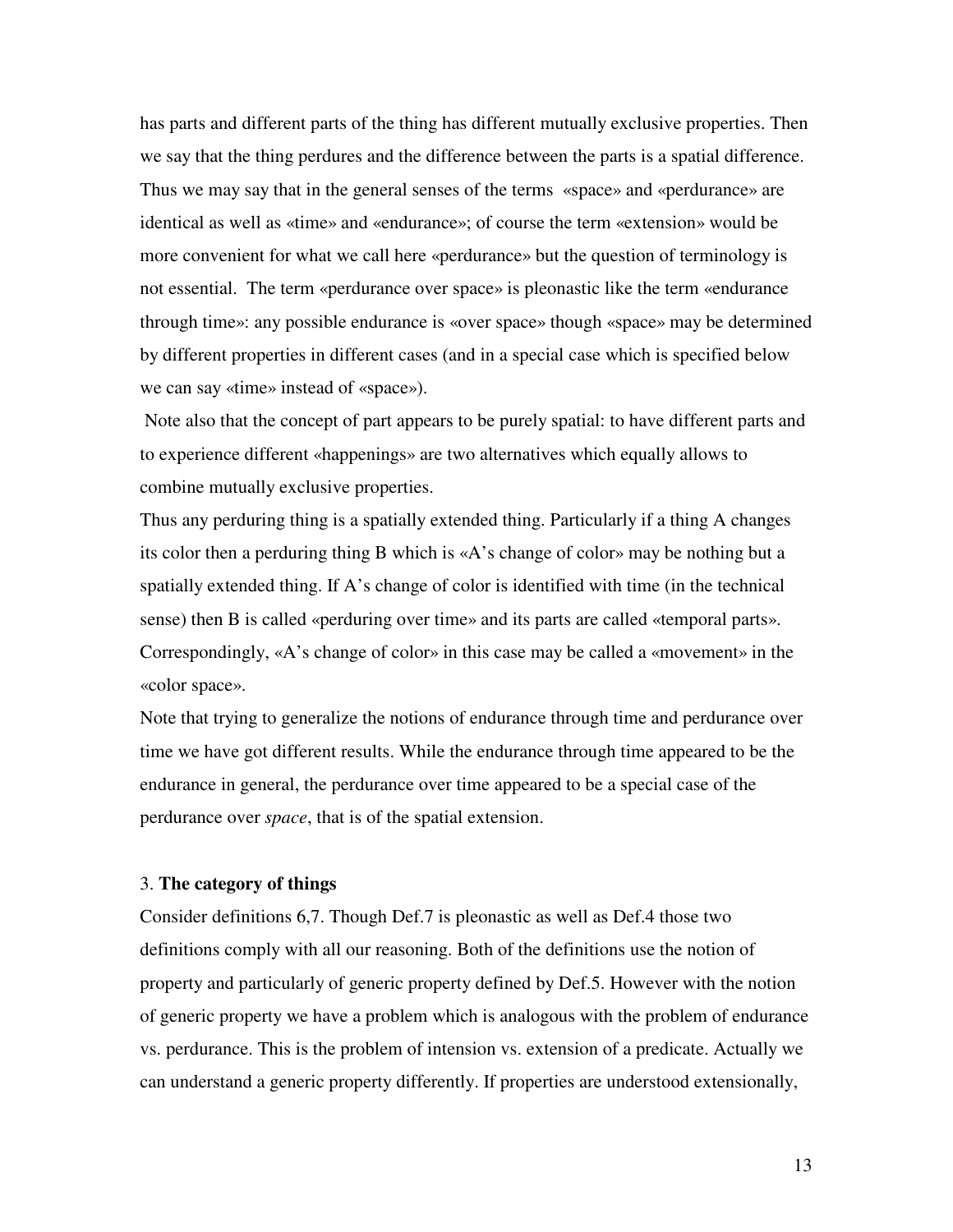i.e. as classes of things which have those properties, then a class of things having a generic property G is the union of classes of things having corresponding specific properties  $S_i$ . Thus extensionally  $S_i$  can be thought of as parts of G, for example, the property «red» as a part of the property «colored». From this point of view every particular color, for example, «red» represents only a part of the color in general; unless we do not know all the particular colors we have only a partial knowledge of the color. If however properties are thought of intesionally, i.e. as certain concepts, then a specific property  $S_i$  is a specification of its generic property G, that is  $S_i$  has the whole G in its «core». For example, a red thing in this case represents the whole property «to be colored» *plus* a differentia which makes this color the red color. Thus a generic property G is wholly presented in every its specific property  $S_i$ . From this point of view it is not necessary to know all the particular colors to know what is the color - it is enough to know only one or two particular color(s) and to distinguish between what is specific for this particular color(s) and what relates to the color in general.

From the extensional point of view a generic property G is a sum of its specific properties while from the intensional point of view G «survives through» its specific properties, that is «happens to be» in different modifications. The analogy with the endurance vs. perdurance controversy is obvious.

Thus defining the endurance and the perdurance via generic properties we only hide the problem (or at least get another very similar problem). We can make things easier however refusing from the notion of property at all. All we need for ontology are «things» and a primitive «placement».

The idea is that things are «placed» at each other like a billiard ball on a table. The crucial point is that one thing may be placed at another in different ways. Particularly a ball may be placed on a table differently. In this case we say that one thing has a number of different placements at another. The fact that a thing A has different placements at a thing B is enough to say that A endures (through B)!

Def.8: a thing A *endures through* a thing B iff there are more than one placement of A at B.

Def.9: a thing A *rests* at a thing B iff there is one and only one placement of A at B.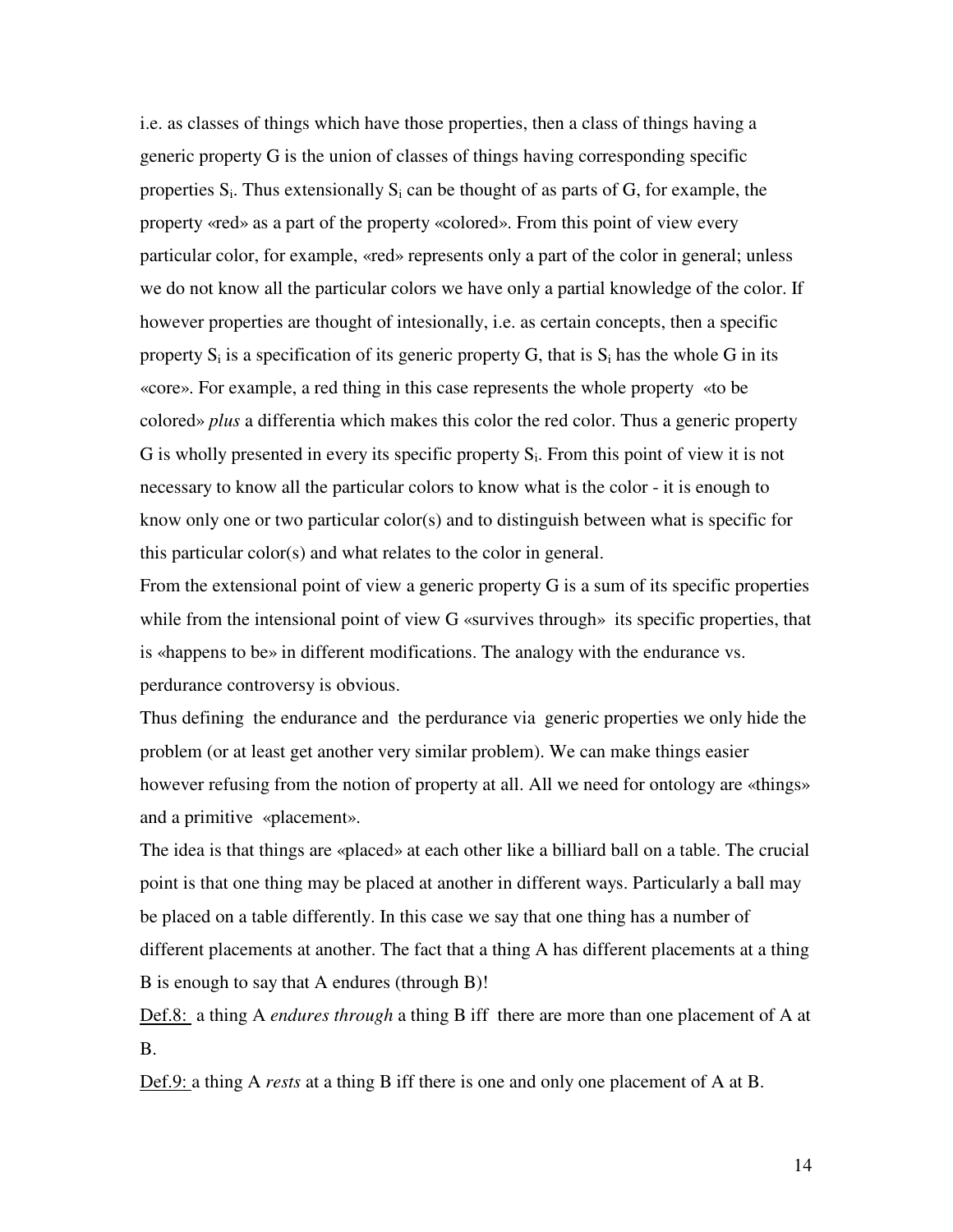How to deal with cases when a thing changes some its intrinsic property, for example its color, I explain below. I would like only to say in advance that we do not need to stipulate such a thing as the «color» for it.

Note that the fact that A has one placement at B and another placement at C does not entail that A endures. If A is placed at D which is a part of both B and C then A does not endures. If A endures through B then B certainly perdures - it should have an extension to allow different placements. If a billiard table would have no extension, no ball could move on it. However this is obviously too strong to define the perdurance: a ball cannot move without a space but a space can exist without any moving body. The fact that there are different placements at A - no matter whether those placements are placements of the same or of different things - is enough to say that A perdures.

Def.10: a thing A *perdures over* things B,C,..,.. iff B,C,..,.. are placed at A (provided that there is more than one placement at A).

Def.8,10 entail: If A endures through B then B perdures over A. But the converse is not true. For B can rest at A (Def.9).

Note that with the notion of placement we have defined the perdurance without the notion of part. We will define this important notion later.

To build a formal theory let me use the mathematical notion of *category* [4]. I will not reproduce here the standard definition of category but define the «category of things» which is of our interest here. Note that I use the term «thing» where in the category theory is used the term «object». The reason is that the term «object» which is plainly neutral in mathematics is not such in metaphysics.

Let an arrow  $\rightarrow$  mean «placement». This is a primitive concept of this theory. Let different arrows be combined in the following way: the beginning or the end of one arrow is attached to the beginning or to the end of another arrow. For example two different arrows may be combined in the following three ways:  $\rightarrow \leftarrow, \leftarrow \rightarrow, \rightarrow \rightarrow$ . Besides the end of an arrow can be attached to the beginning of the same arrow:

E1

Let me call such an arrow «circular».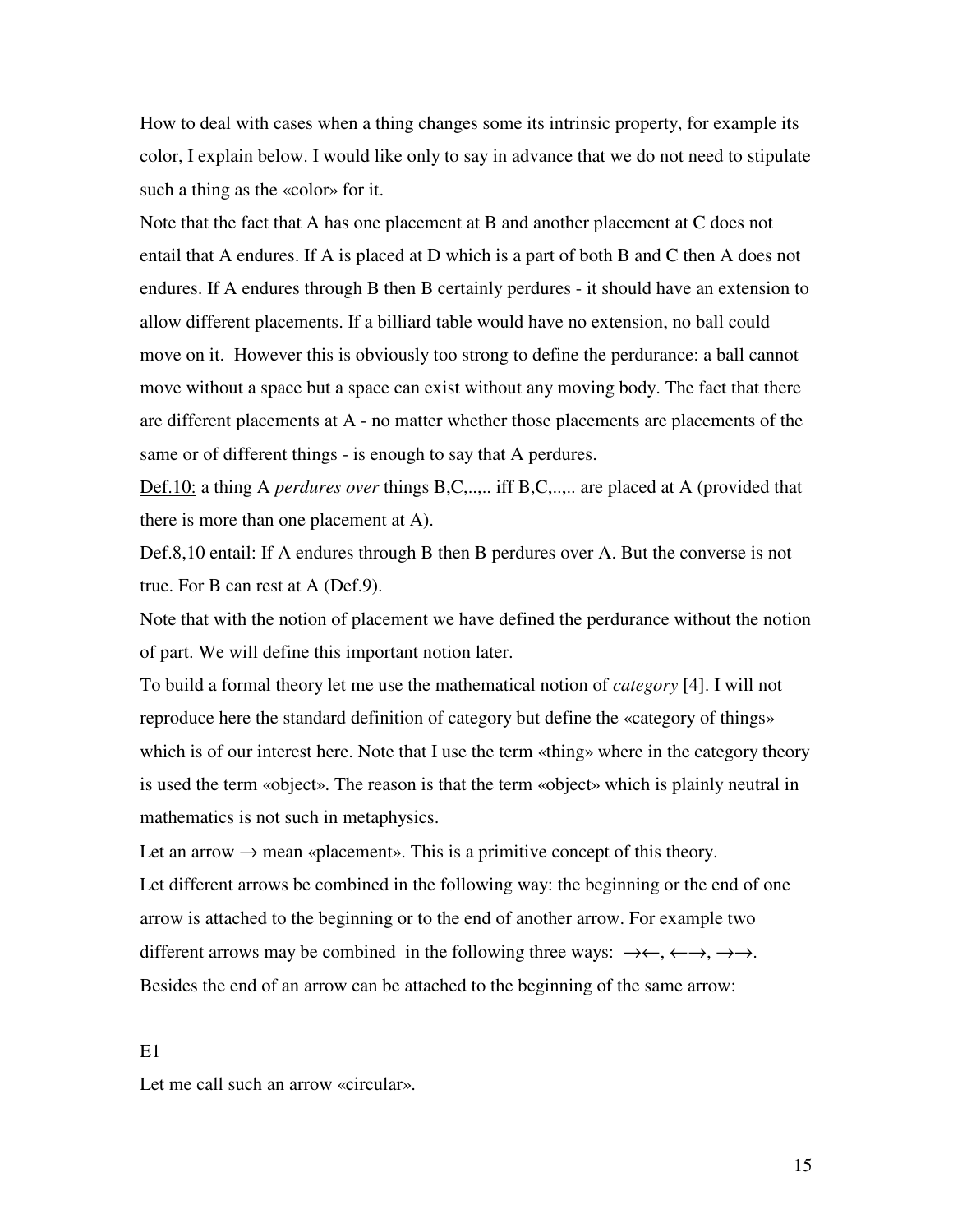Then suppose that if the end of an arrow a is attached to the beginning of another arrow b then there is the third «composition» arrow ba<sup> $v$ </sup> such as its beginning is attached to the beginning of a and its end is attached to the end of b:

## $E2$

Besides we suppose that the composition of arrows is associative, that is,  $(cb)a = c(ba)$ , that is, if there are three arrows a,b,c making a chain then

### E3

no matter in which order we combine the arrows a,b,c, we obtain the same arrow cba. This entails that a chain of any number of arrows has the only composition arrow which begins in the beginning of the first arrow and ends at the end of the last arrow. We shell call a «thing» any point of contact of arrows. This explains the above suppositions. The supposition of the composition of arrows, i.e. of placements, means that the placement is transitive: if a thing  $P$  is placed at a thing  $R$  and  $R$  is placed at  $S$  then P is placed at S (see the former picture). The associativity of the composition means only that P has a certain position at T (see the latter picture).

Suppose that the beginning and the end of every arrow contacts with the end or with the beginning of another arrow (possibly of itself) , i.e. that every arrow goes from one thing to another (possibly from a thing to the same thing). That is to say that the placement is the placement of one thing at another thing (possibly the placement of a thing in itself). Finally suppose that every thing A is a point of contact with itself of a circular arrow  $1_A$ (called the *identity* placement) such as any incoming arrow f combined with  $1_A$  gives f back and  $1_A$  combined with every outgoing arrow g gives g back:  $1_A$  f = f and g $1_A$  = g E4

This letter agreement means that every thing is placed at itself. It is easy to prove that a thing has the only identity placement.

What we have got is the general notion of category without any specification<sup>vi</sup>. Let me show how it works.

This is a diagram showing a thing A which endures through a thing B: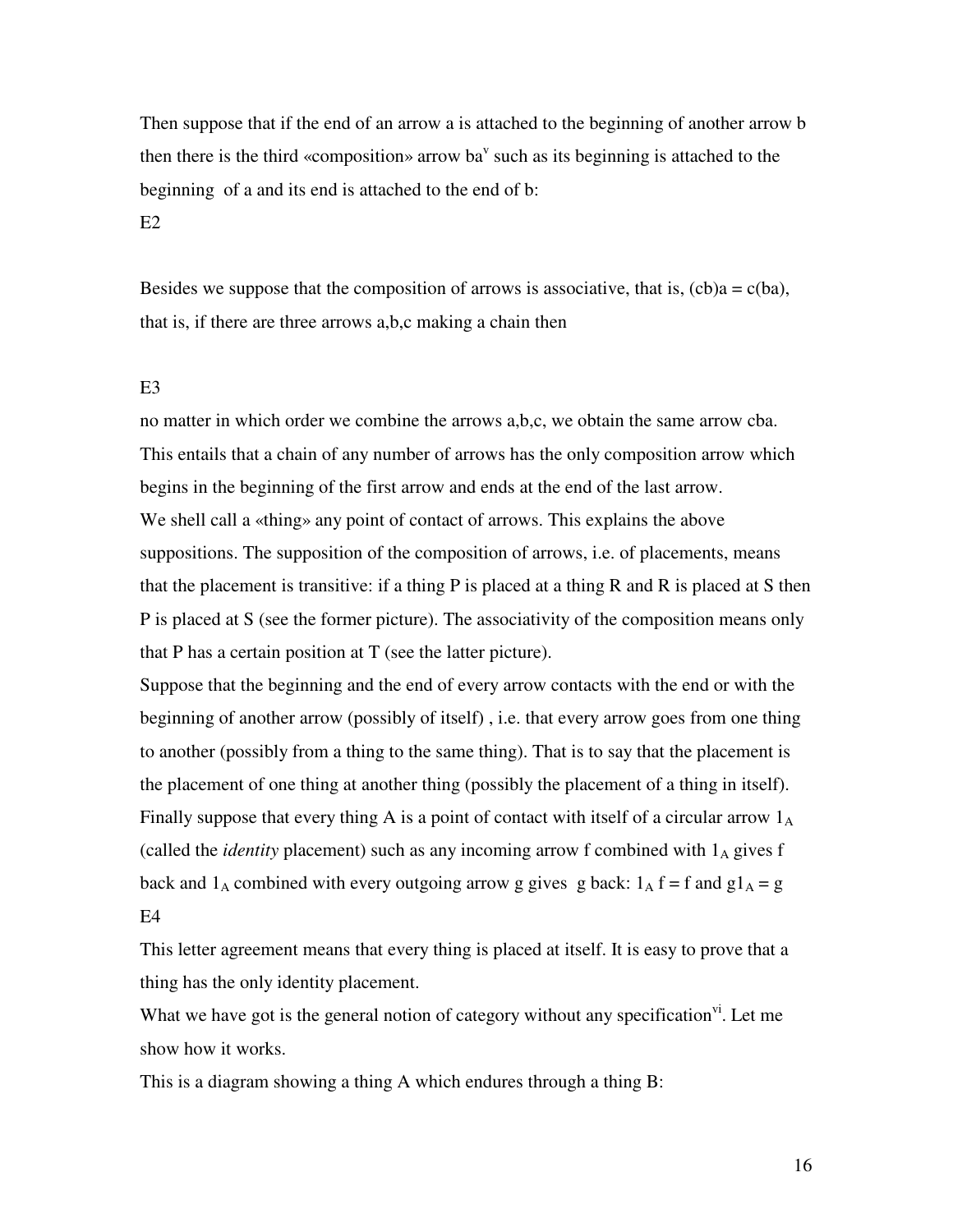## $E<sub>5</sub>$

A perduring thing is just a thing which has more than one incoming arrow:

## E6

It is of course possible that a thing endures and perdures:

#### E<sub>7</sub>

The parthood is defined as follows:

Def.11: A placement f at a thing A is a *part* of A iff it is left cancelable, that is for any placements g,h  $fg = fh$  entails  $g = h$ .

An arrow which satisfies the above condition in the category theory is called *monic* arrow or *mono*. This is the categorial version of the notion of *mapping into*. A monic arrow coming to an object A is called a *subobject* of A. This is the categorial version of the notion of subset. Note that by Def.11 a part is not a thing but a placement. A placement in A is a part of A iff it does not «confuse» placements which it «follows» by composition, i.e. iff g≠h entails fg≠fh. It is easy to see that the parthood so defined is transitive: the composition of parts is a part (the compositions of monics is monic)<sup>vii</sup>. Under which conditions we can say that a perduring thing perdures *over time*? Consider a ball B moving on a table T. Suppose that the only measure of time is the movement of B, i.e. - using the terminology introduced above - time in the technical sense is identified with a position of B on T. This gives no reason to say that the table T perdures over time because the time is identified with a position of the ball B, not just with a certain place on the table which might be occupied by any other thing. To perdure over time a thing should be an event, for example the event of B's movement on T. Think about the B's movement as its trajectory on the table. Since time is identified with B's position we need no additional «time dimension» to describe this event. Suppose that B leaves a trace on the table when moves. Can the event and the trace be identified? No, because another ball might follow the first one exactly repeating its trajectory. The events of movements of the second and the first balls are different while the trace which they leave is the same. The event E of B's movement is «exclusive» in the following sense: if another thing C is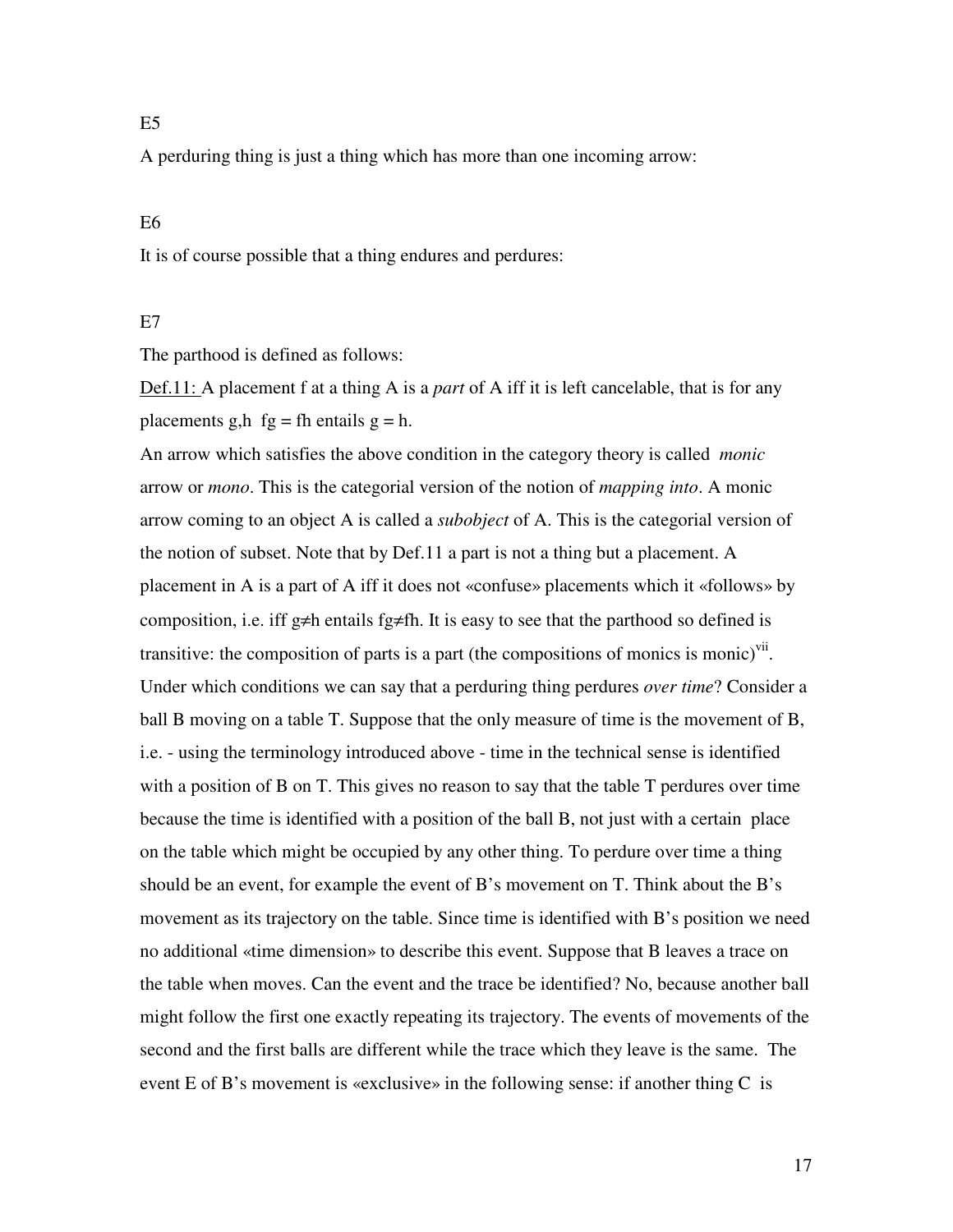placed at E, then C is placed at B (it may either endure through or rest at B). In the categorial terms:

#### E8

(every thing C which is placed at E is placed at B)

Def.12: a thing E *temporally* perdures over B iff every thing C which is placed at E is placed at B.

If an arrow f from B to E is a part of E ( Def.11) than f is *temporal part* of E. It might be argued against this definition that every event takes (=perdures over) time but not every event is a «story» of a certain thing. For example the killing of Caesar involves at least two things - Caesar and Brutus. The answer is that every event - as far as we speak about *particular* events - is a «story» of some sort of *clocks*, i.e. a thing which endures through all the event in question and whose endurance is identified with time in the *special* sense. This enduring thing might be a witness of a story: this is the case of a «subjective» story. This is not the only possibility however. We can think about Rome as a changing (enduring) thing and suppose that the change of Rome which is considered as the change of time is the change of certain elements of the city which are called «clocks» and «calendars». Besides people living in the city change their beliefs about the current time and the change of the beliefs mostly comply with changes of the clocks and the calendars and can also be considered as changes of time. The place P were Caesar was murdered was a part of the city and we may suppose that this place endured through time<sup>viii</sup> in the same way as the rest of the city. Then we may say that the killing of Caesar is an episode (i.e. a temporal part) of the history of P (i.e. that every participant of this event is placed in P.)

Above we spoke about the endurance through time without specifying any period of time which a thing endures through. The concept of the endurance through a certain *period* of time involves additional presuppositions. Firstly to speak about the endurance through a period of time we should suppose a temporally perduring thing - the period of time. Now we can get rid with this: we know after Def.8,10 how a thing can endure through a perduring thing and know after Def.12 when a perduring thing perdures over time. There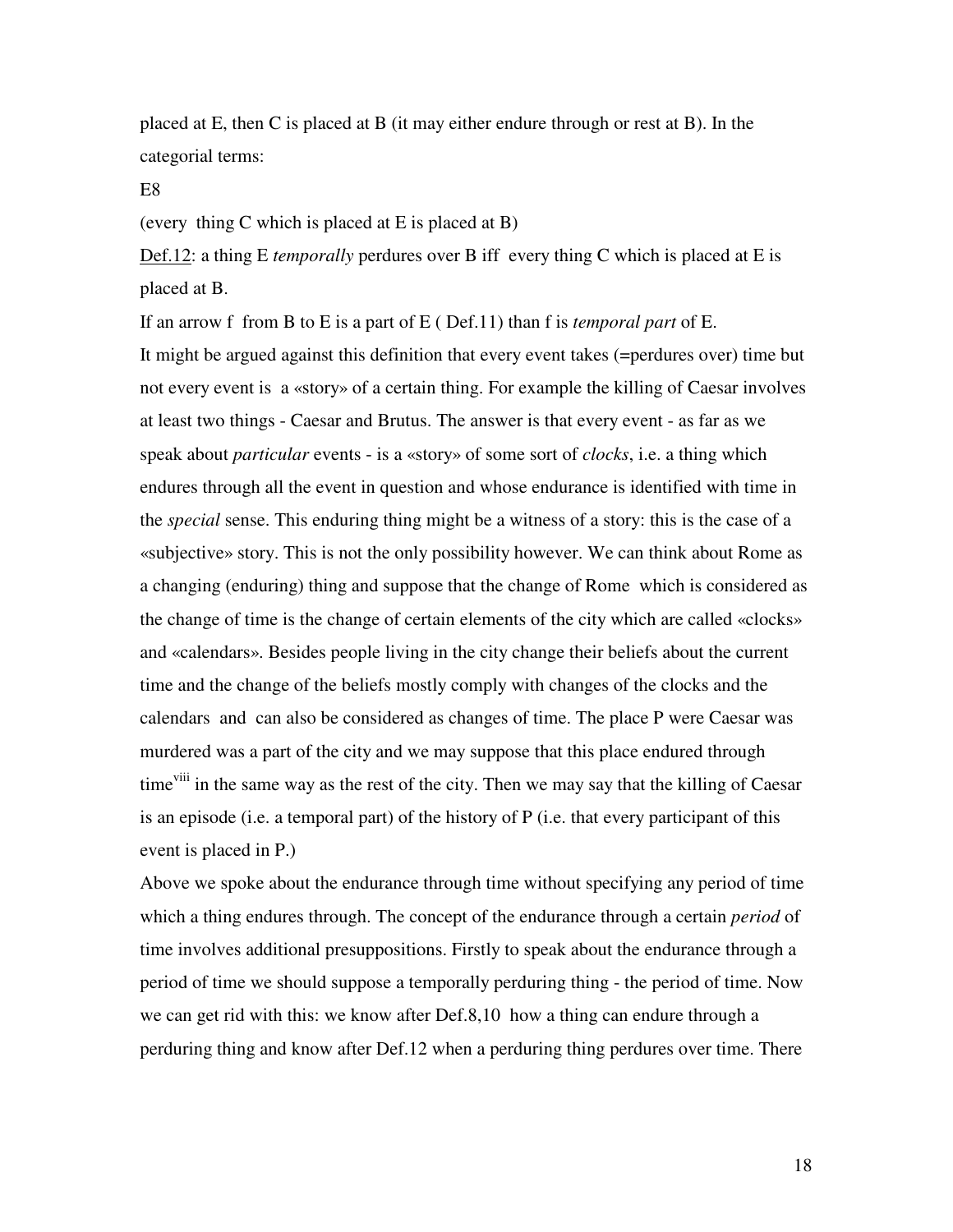is however another problem to discuss. Usually the perdurance through a period of time is thought of in this way:

Def.13: a thing A *pointwise* endures through a period of time T iff A happens to exist wholly at every moment of T.

(I gave this the name «pointwise endurance through a period» but this is the way how the endurance through a period is usually understood *simpliciter*.)

A weaker variant is this:

Def.14: a thing A *strongly* endures through a period of time T iff A happens to be at every part of T.

(I show below that this weaker variant is still very strong.)

Def.14 immediately entails that (5) if a thing A strongly endures through T then A strongly endures through every part of T. Look again at the above diagram. Provided that the arrows BE are monic, they are temporal parts. Then Def.14 seems somewhat trivial: only arrows from B to E are temporal parts here by definition (Def.12). If a thing C has a monic placement p at E there is no reason to call p a temporal part. Think however about the following example. Suppose a car moving along a road from a point A to a point B. Suppose for simplicity that the road is of the same width as the car. The car happens to be on different parts of the road between A and B. But this is *not* the case that the car happens to be *in the whole* on *every* part of this peace of the road. For the car have a certain size, it perdures over the space as well as the road. However if we define parts of the road as monic placements of the car on the road we can certainly say that car does happen to be on *every* part of the road. For with such a definition of a part we just cannot distinguish any part of the road which is smaller than the car. This does not mean of course that the smaller parts cannot be distinguished at all. As far as we have established that the «temporal extension» is a special case of the «spatial extension», (or as physicists say, the time dimension does not principally differ from any space dimension) we might expect that a similar situation is possible with «moving through time» in spite of the limitation of the Def.12. Let us see.

Let the road be R, the car be C and a part of the car be P. Then the diagram  $P \rightarrow C \rightarrow R$ , provided the arrows are monic, shows how a smaller part of R might be distinguished: the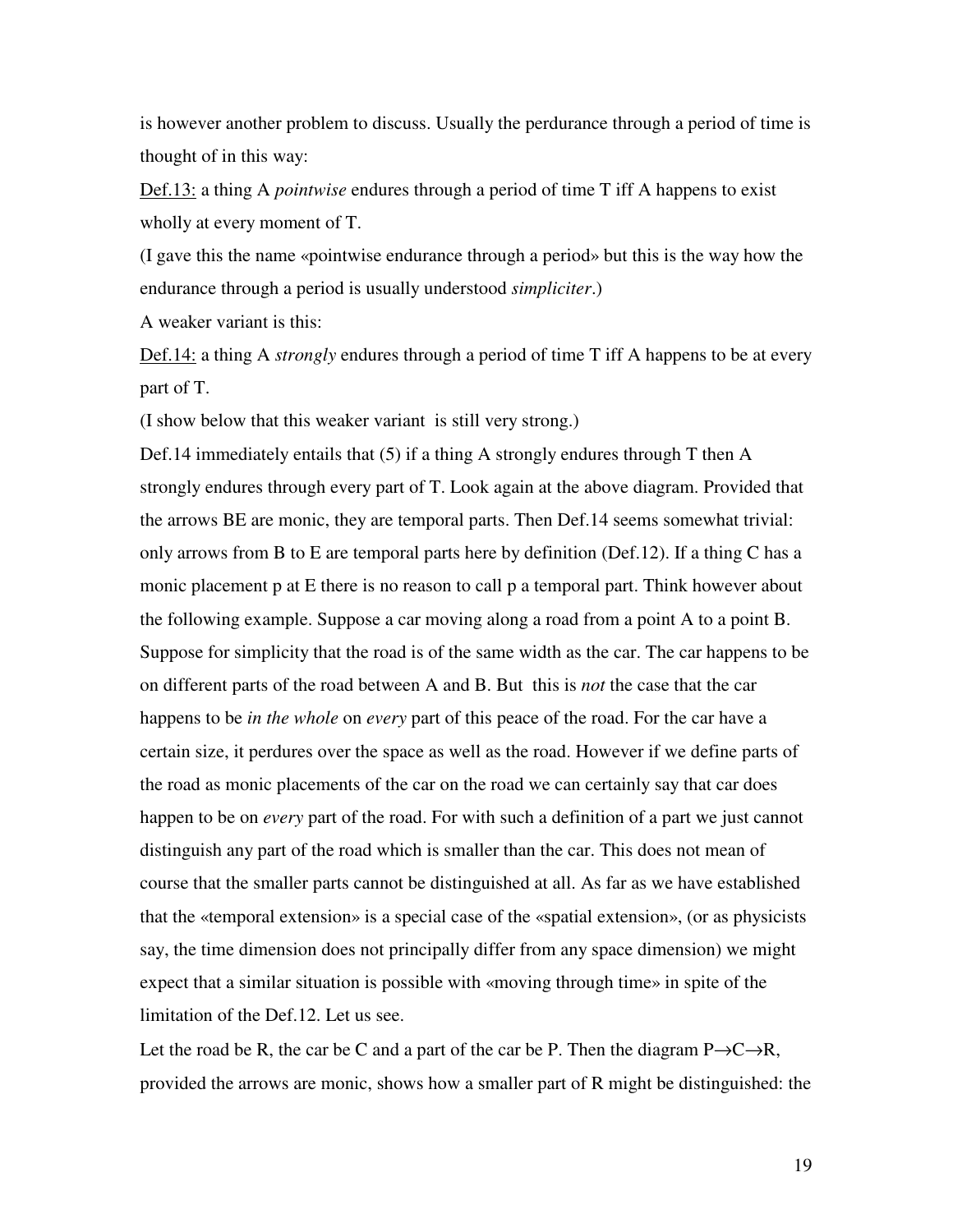composition arrow PR missed on the diagram is a smaller part of R (remind that the composition of parts is a part). We can see that Def.12 allows a similar construction: E9

Here B temporally perdures over A (which endures through B) while A in its turn temporally perdures over D (which endures through A). By the composition D itself endures through B. Thus an enduring thing A has in this example a certain «temporal size» as well as a car on a road has a spatial (non-temporal) size. The two cases however are different.

Provided that the arrows DA and the arrows AB are monic the arrows DB are also monic, i.e. they are parts of B, however they are *not temporal* parts of B. For D does not comply with the condition of the Def.12: B perdures over D but does not temporally perdures over D.

Thus if to understand «a period of time» strictly in the sense of Def.12 of the temporal perdurance (i.e. with the respect to a particular thing A which endures through this interval) then we may say:

(6) if a thing A endures through a period of time then A *strongly* endures (Def.14) through this period of time.

(However I am not sure that the words «a period of time are *always* understood this way.) To illustrate the above formal results take as an example of enduring thing yourself. As far as you identify the time with the change of your states - say, distinguishing between times when you sleep and times when you wake - you may be sure that within any period of time (so defined) you wholly exist: you wholly exist when you sleep and you wholly exist when you wake. Then suppose that you determine the time in the usual way by looking at your watch. Suppose, you look at the watch and see that the time is 5p.m. It means that the watch is in a certain state which may be identified as 5h and *you* are in a state of seeing that your watch shows 5p.m. which can be without a risk of confusion also identified as 5h. Then you look at the watch another time and see that it shows 6p.m, then you look and see 7 p.m. There are two enduring things here: you and your watch; each of these things happens to be in the states which might be uniformly identified as 5h, 6h and 7h; for each thing by Def.12 we can suppose a temporally perduring thing, that is a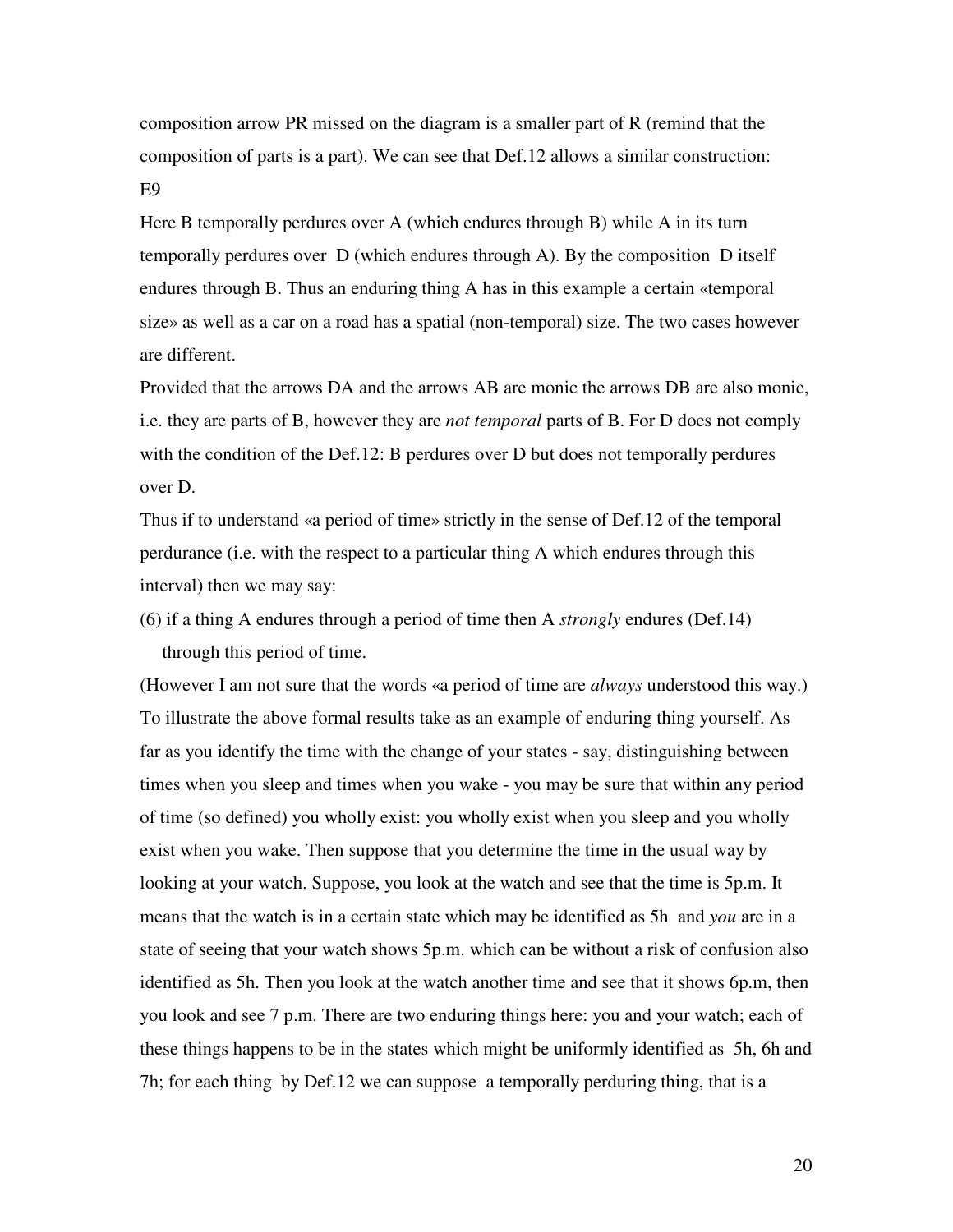period of time from 5 to 7 p.m. (for you and for your watch these periods are different) and claim that you and your watch endure each through its period of time. To «combine» the two periods into one consider the *sum* S of you and your watch. Every relevant state of you (that is, your belief about the current time) corresponds to a state of the watch (but not otherwise if you do not look at the watch permanently). When you change your belief about the time, a state of the watch correspondingly changes (suppose that you see the watch in a right way and believe that the time is T iff the watch shows T). This allows to say that S in the whole also happens to be in the states 5h, 6h, 7h. S also has a period of time T (from 5 to 7 p.m.) and you can identify a «common» time of yourself an your watch with the endurance of S through T.

If you follow your watch more attentively you can distinguish more times within the same period, say 5h34', 5h37', etc. Suppose however that you have a chronometer which shows milliseconds. The situation is different because you cannot follow milliseconds as you can follow hours, minutes and seconds. You cannot look at the chronometer and say or at least to build a belief that «now is 5h34'48.236''» and a few milliseconds later - «now is already 5h34'48.239''». For to build such a belief and moreover to say that takes much more than one millisecond. Hence though the chronometer certainly endures through the period of time from 5h, 34',48.236'' to 5h, 34',48.239'' there is no reason to say that you do. But possibly we could say that the sum S' of you and the chronometer endures through such a period?

Generally, does a thing change if one its part change but another does not? On the one hand it seems that if a part changes the whole changes also. If anything changes in the world then the world changes. One the other hand the idea that a whole changes iff *all* of its parts somehow change seems also reasonable. If a part changes but this change causes no changes of other parts, i.e. the change of the part is «causally isolated» then it is hardly can be called a change of the whole. Consider for example the sum of the Sun and the Earth. Suppose a flash on the Sun occurs, then the Sun changes. The flash causes certain changes on the Earth but no earlier than 8 minutes after the time when it occurs on the Sun: to reach the Earth from the Sun the light takes about this period of time. Hence a minimal interval of the time which is *common* for the Sun and the Earth, i.e. which is the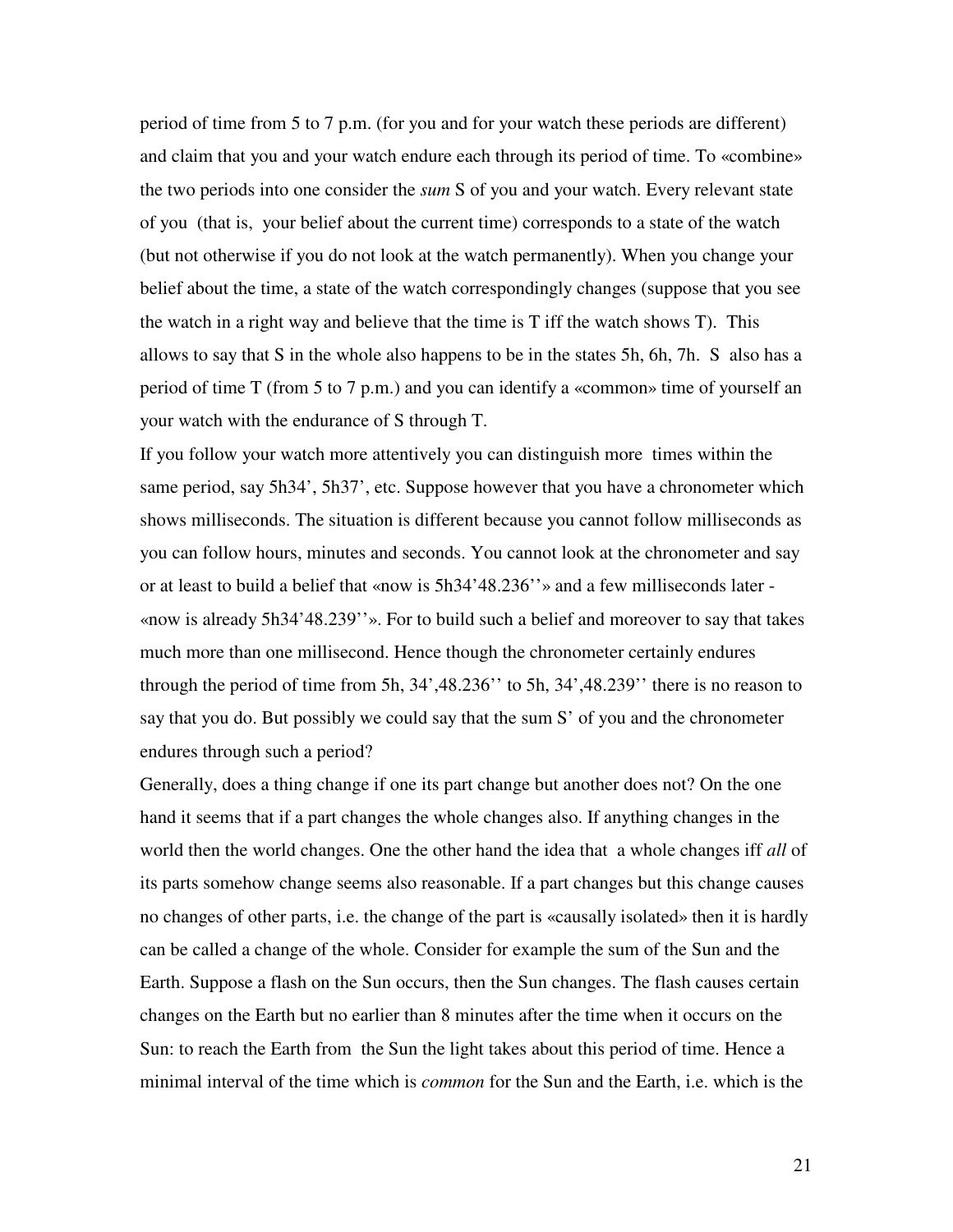local time of the system Sun-Earth is about 8 minutes measured by a local clocks on the Earth or on the Sun. Notice that I use the term «local time» not in the usual sense of the local time of a material point but in the sense of the local time of a certain extended thing. If a thing is extended, a common time for the whole thing should be «rough» enough to neglect the time which the light takes to reach one edge of the thing from another. In the local «rough» time a thing endures strongly but in «thin» times of its parts it do not. Particularly the system Sun-Earth wholly exists only within an interval which is no shorter than 8 min. Remind that if we determine the time *by* certain changes of the system Sun-Earth we can never «notice» an interval of time shorter than 8 min. We can notice a shorter interval only comparing changes of the system Sun-Earth with changes of its smaller part such as usual clocks. Similarly we can notice that a car on a road has a certain size only comparing the car with its parts. Thus though the system Sun-Earth wholly exists this morning and this evening it does not wholly exists now and a minute later! Notice that this does not entail that the system develops discreetly as well as the fact that the car has a certain size and cannot be wholly located in every part of the road does not entail that the car moves on the road discreetly.

The limitation of the finiteness of the speed of light is ultimate: no two things can interact faster than with the speed of light. However things can interact much slower. Particularly you interact with the chronometer slower and different parts of you interact with each other also slower. When the chronometer changes its indications your reaction on this change takes much more time than the time which light takes to reach your eyes after the reflection from the chronometer. Thus though the system «a human observer with a chronometer» is relatively small it is still relatively «slow», particularly it is much slower than can be the chronometer itself.

Look again at the above diagram. The fact that D has different placements in A does not entail that A has corresponding different placements in B. Suppose D rests in A, then every change of D corresponds one-to-one to a certain change of the whole: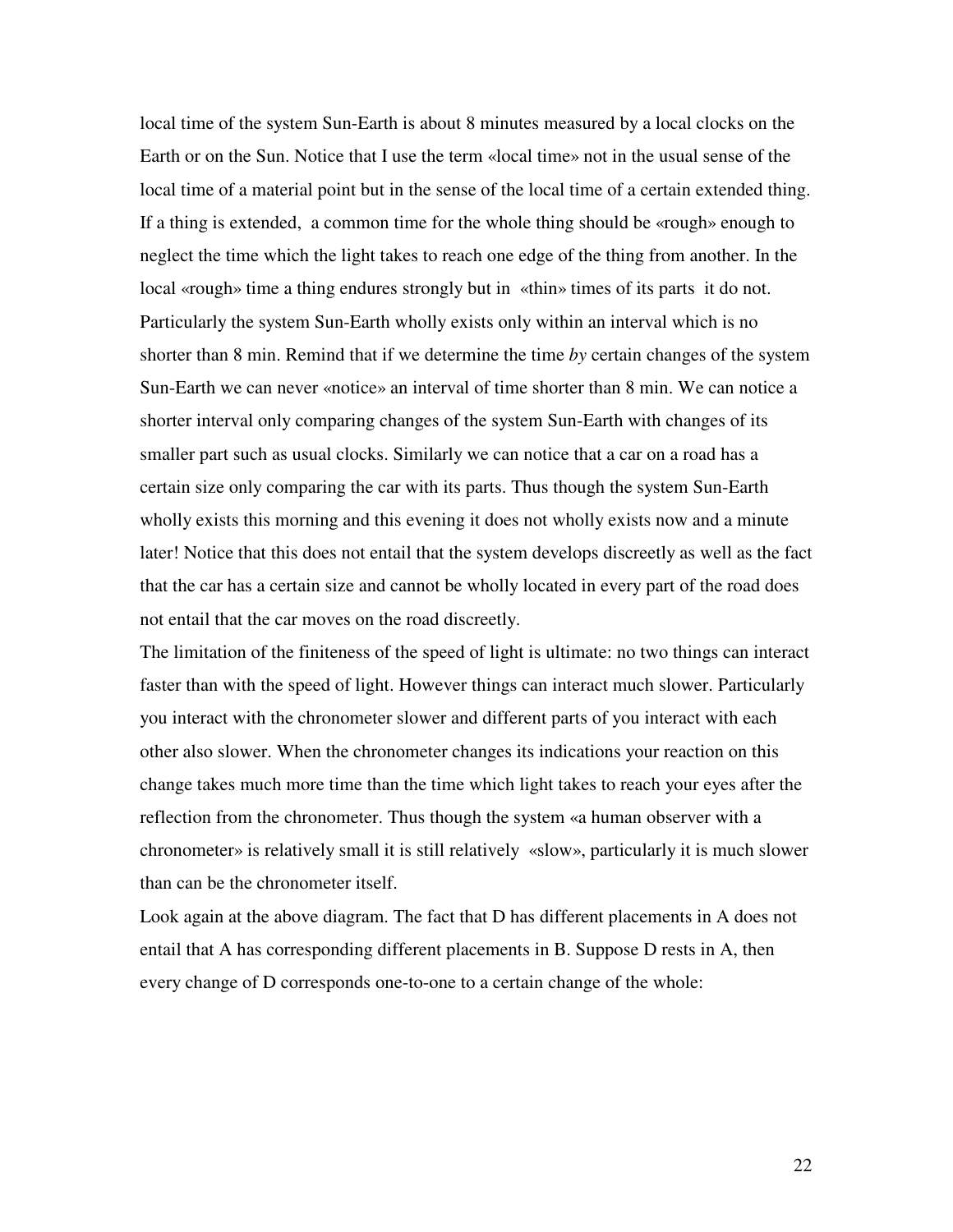### E10

But if D endures through A then A can perdure over D temporally. Generally, it is reasonable to say that for every thing A there exists a certain minimal time  $\Delta$  such as any change of A takes a time which is no less than  $\Delta$ . This means that if A happens to be wholly in some period of time T then T≥∆. We can also say that for every thing A there is a certain frequency  $1/\Delta$  with which A «reproduces itself»<sup>ix</sup>. Remember however that (unlike the case of non-temporal parts) temporal parts of  $\Delta$  of a thing A are not temporal parts of a period of time through which A endures. I might stay near a road and wait while a long vehicle moves along fixing moments of time when it reaches me and goes away but I cannot fix the time when my pen «reproduces itself». Such a time of course does not exist. What I say is that though I can reasonably speak about something what happens with a certain elementary particle, which is a part of my pen, within a nanosecond, it is senseless to speak about what going on with the whole pen within a nanosecond. For the pen does not wholly exist within a nanosecond. The pen does not «begin» and does not «end» during its existence but experiences certain changes, all of which take much more time than a nanosecond. The pen wholly exists in each of its different states but no state of the pen is definable for the time interval less than a certain ∆.

Let us return to the Def.13 of pointwise endurance. This definition uses the notion of *moment* of time which we have not yet defined formally. Let us do it. For this purpose we need one auxiliary (but very important) concept.

Def.15: a thing A of a category is a *photo* iff all things of the category rest in A. In the usual categorial terminology such a thing (i.e. an object A such as for any object B of the category there is one and only one arrow from B to A) is called *terminal object.* The reason why I call it photo is clear from the above definition but notice that this is a *global* photo which comprises all things of the category. It is a basic fact that if a category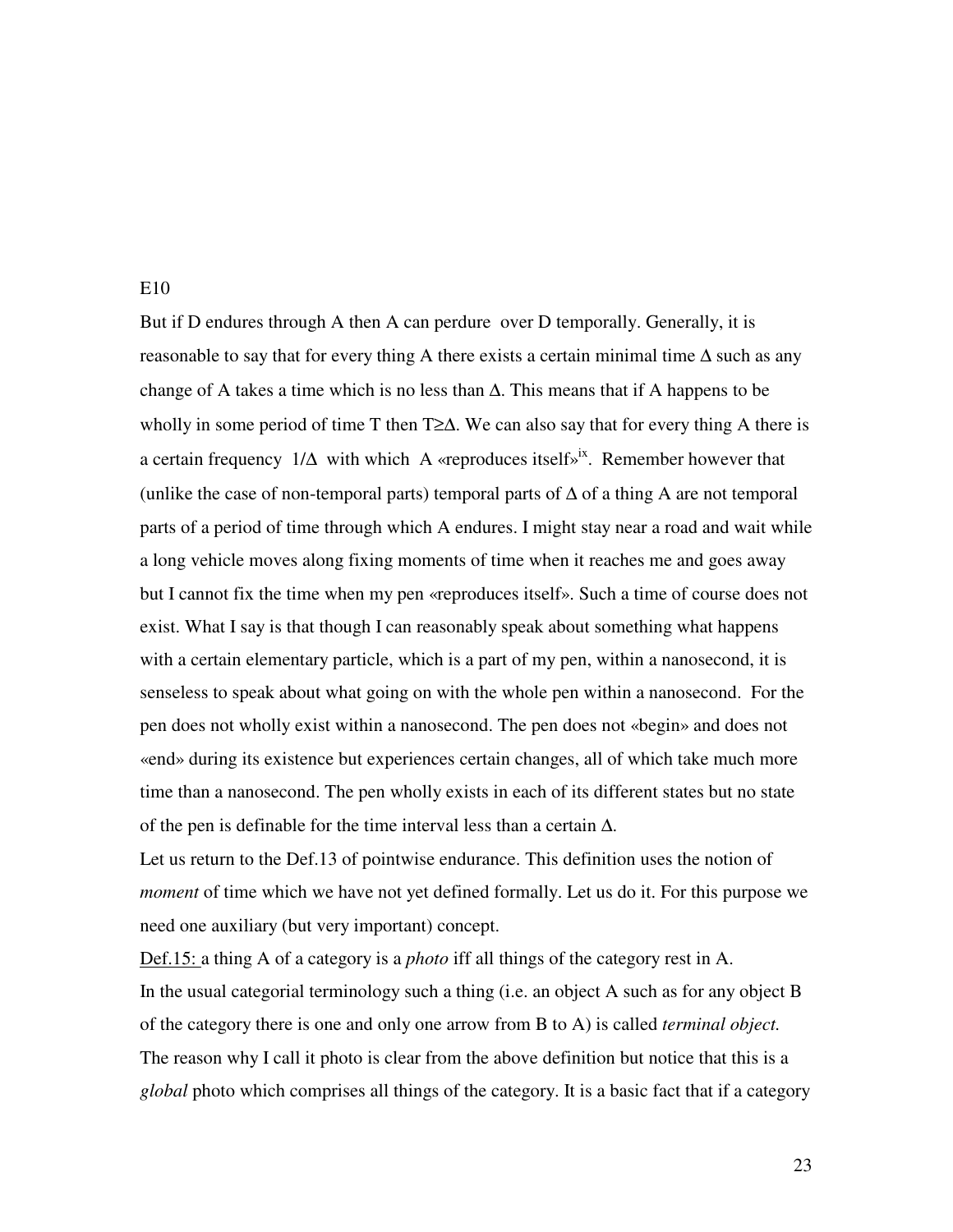has a terminal object, the terminal object is *unique*; in our terms, (7) a category of things has no more than one photo. (For the proof see [4]. Actually the question of identity of an object of a category involves some problems which can be relevant for this discussion but I leave this aside.)

*The* photo of things of a category is not «made at a certain moment of time» but it allows to define *what* is a moment of time. In advance note that

(8) If the photo endures through a thing A then A *temporally* perdures over the photo.

(That is, every thing through which the photo endures is its «history».) To prove (8) just check the Def.12, use the Def.15, and see the diagram below.

## E11

Now consider

Def.16: a *moment* of a thing A is an arrow from the photo to A.

As a matter of terminological agreement we may speak «a point of A» instead of «a moment of  $A<sub>></sub>$  in contexts where A is not considered as a temporally perduring thing. With the Def.16 we can clarify the informal Def.13. The words «A exists at a moment M of a period of time T» can be interpreted as

### E12

i.e. as a situation when for a moment M of T which temporally perdures over A there is a placement of A in T which is the composition of the placement of A in the photo with M. This saves the intuition which inclines us to take the Def.13 rather as the general definition of the endurance through a period of time than the definition of the special case of *pointwise* endurance through a period of time:

(9) If a thing endures through a period of time then it pointwise endures through the period of time.

Actually, if T has a moment M then M *always* can be composed with the arrow A-Photo (which exists and is unique by the Def.15) to give a placement of A in T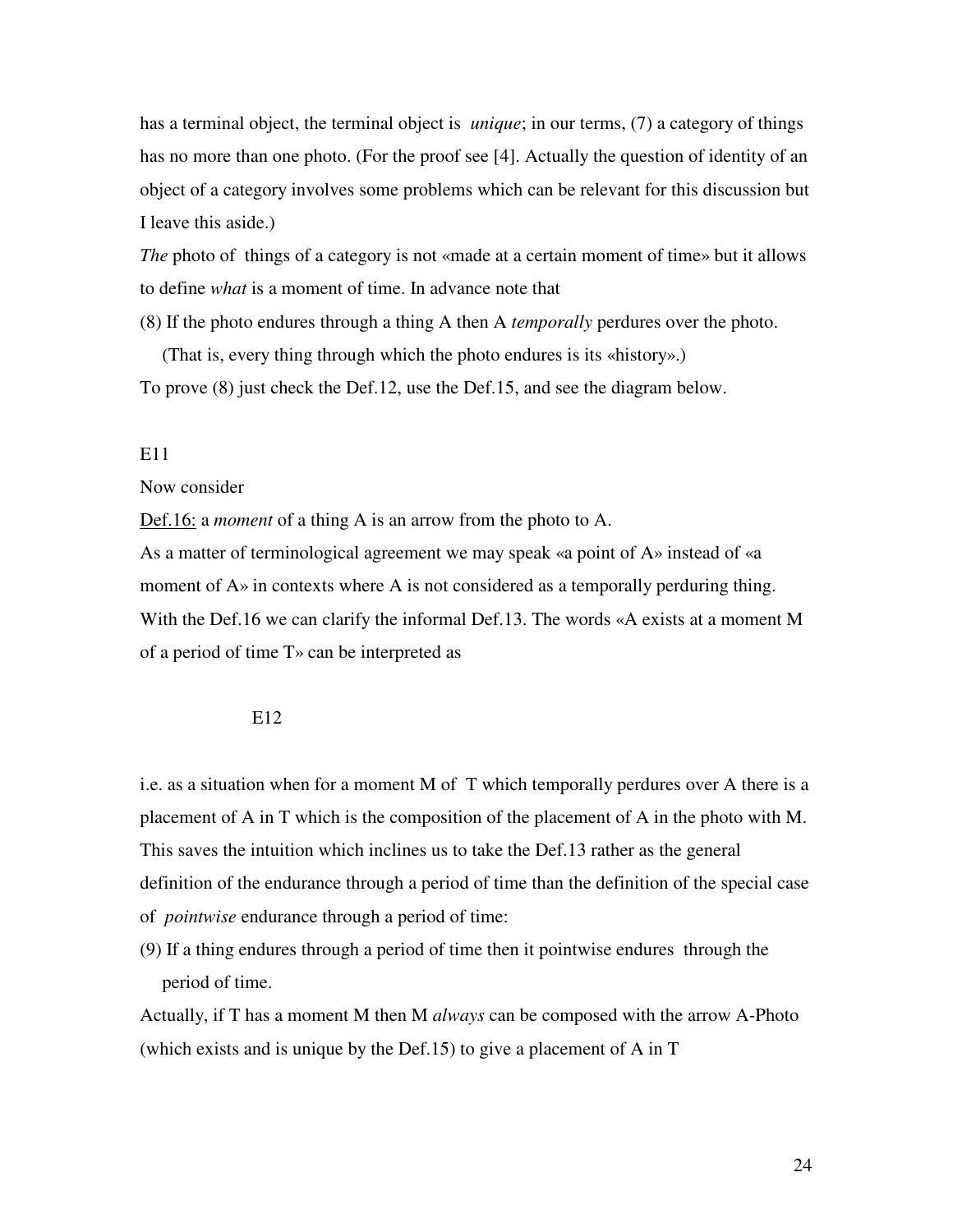However the sense of the Def.13 which is saved is actually unusual. This is true that if A endures through B then A cannot «miss» any moment of B. However the fact that B temporally perdures over A does not entail that B has any moment at all! B may have no moment or have very few moments. B may have more temporal parts than moments. (The question whether a given moment of B belongs to a given part of B leads to the notion of topos and cannot be considered here.) Remind also that not any category of things has the photo - this is a special case of the categories which allows moments. Seemingly the intuition about the endurance which backs the Def.13 by and large is right but it certainly concerns only one very special case leaving aside others.

Thus one and the same thing may endure and perdure, moreover one and the same thing may endure and perdure *temporally*. Above we considered the case when a thing A endured through a thing B while a thing B endured through a thing C provided that B temporally perdured over A and C temporally perdured over B. But could a thing endure through itself? That is, might A and B in the Def.8 be identical? The case of the mechanical movement does not give us a clear answer. Think about a rotating ball. Do we need an outer space to say that the ball rotates? Physics says that the rotation (the angular momentum) is an intrinsic characteristic of a body (or of a system of bodies) like the mass. This might be used as an argument in favor of the absolute space. There is another option however: to say that the rotation is the change of the ball's location at itself. Our formalism easily allows this. We have supposed that every thing A has a special placement at itself which is its identity placement. It is possible however (in the sense that the formalism allows) that there are more than one placement of A at itself.

## E13

Such a category with the only object is called *monoid*. Every placement p of the monoid being composed with its identity placement from left or from right gives p back. Besides p can be composed with itself or with another placement s giving again a placement of A in itself. An important particular case of monoid is the case of (algebraic) *group*: for the rotating ball think about the group of the rotations of the ball, particularly about some its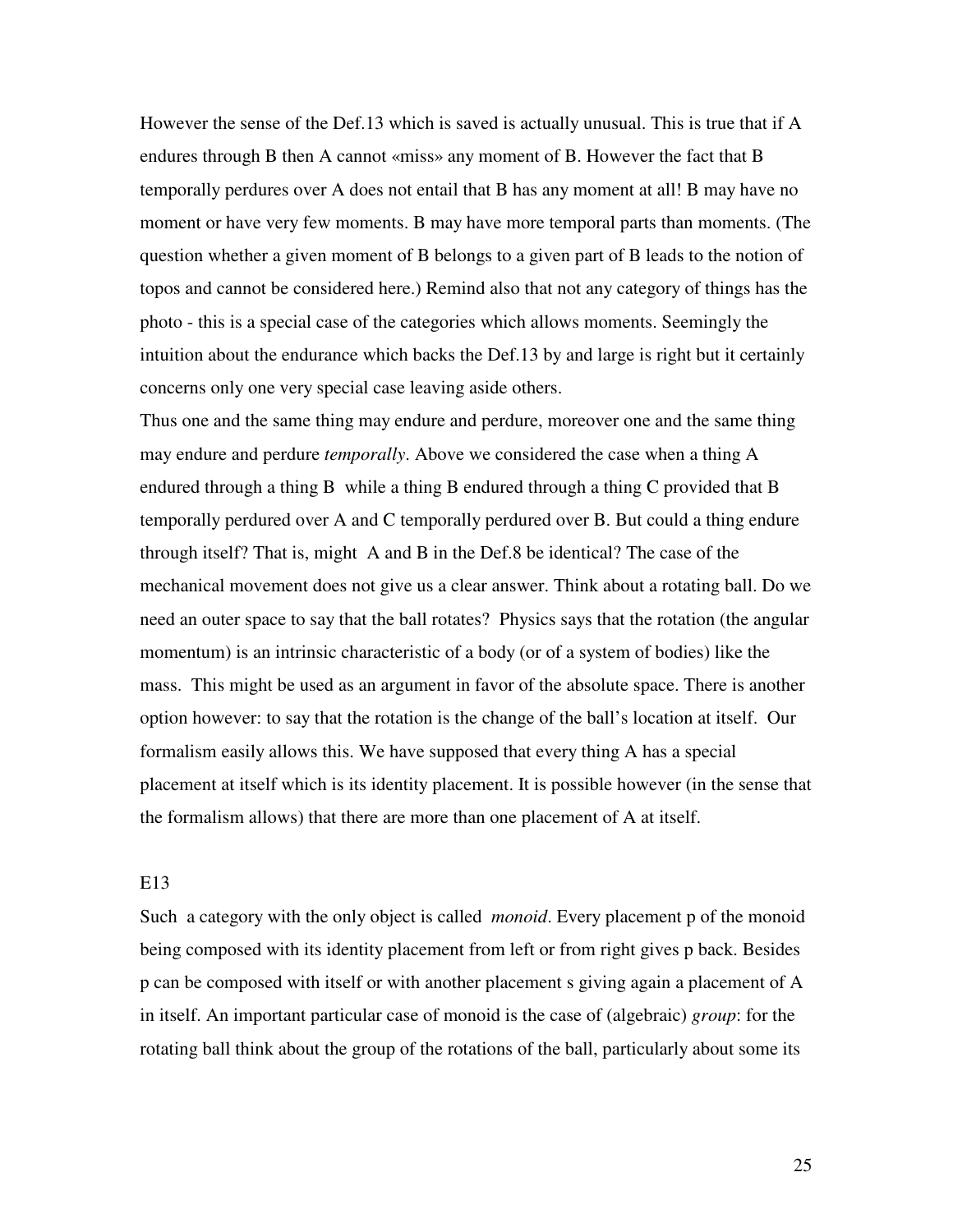cyclic subgroup. Let me call a monoid *non-trivial* iff it has non-identity placements (that is iff it has more than one placement).

Now notice that a non-trivial monoid A immediately complies with both Def.8,10: it endures through itself and it perdures over itself. Moreover, it trivially complies with Def.12 of the temporal perdurance (since A is the only thing of the category)! This resolves the whole endurance vs. perdurance controversy in the following way: an enduring object and the event which is the «history» of the object can be exactly the same thing which both endures through and perdures over itself - very much like a predicate which has both an intension and an extension. Actually, suppose a thing A changes and we have no way to distinguish different times but distinguishing different states of A. We still can quite reasonable speak about «A when it is such-and-such» and «A when it is soand-so» as about different times  $T_1$ ,  $T_2$  and say that A happens to be in  $T_1$  (that is A happens to be such-and-such) and happens to be in  $T_2$  (that is, it happens to be so-and-so). And we need *not* to say that «such-and-such» and «so-and-so» are parts of some other thing. We can say that they are different placements of A at itself. Provided that the placement «such-and-such» is monic it is a *temporal part* of A. Notice that *every* monic placement of a thing at itself is its temporal part. That is, a monoid can have temporal parts but cannot have non-temporal parts. To have non-temporal parts a thing needs some other thing. Since the identity of a monoid is monic it is also a temporal part. (This can be taken as the usual agreement that a whole is its own part.)

Recall the example of the killing of Caesar. Above in order to speak about this event we had to find another thing which endured through the whole event. We said that somewhat like «the place of this killing» could do the job. But this is of course rather artificial. Much more natural way of speaking would be to say that there is only one thing here, namely the event of the killing of Caesar, which has both spatial and temporal extension. As I already said when we speak about temporal extension and temporal parts we should understand that every extension and every part is spatial and only under certain conditions we call a spatial extension temporal extension and a spatial part temporal part. That is why it is better to say: the event in question has its «intension» which is a certain enduring (object-like) thing, and its «extension» which is a certain perduring (extended)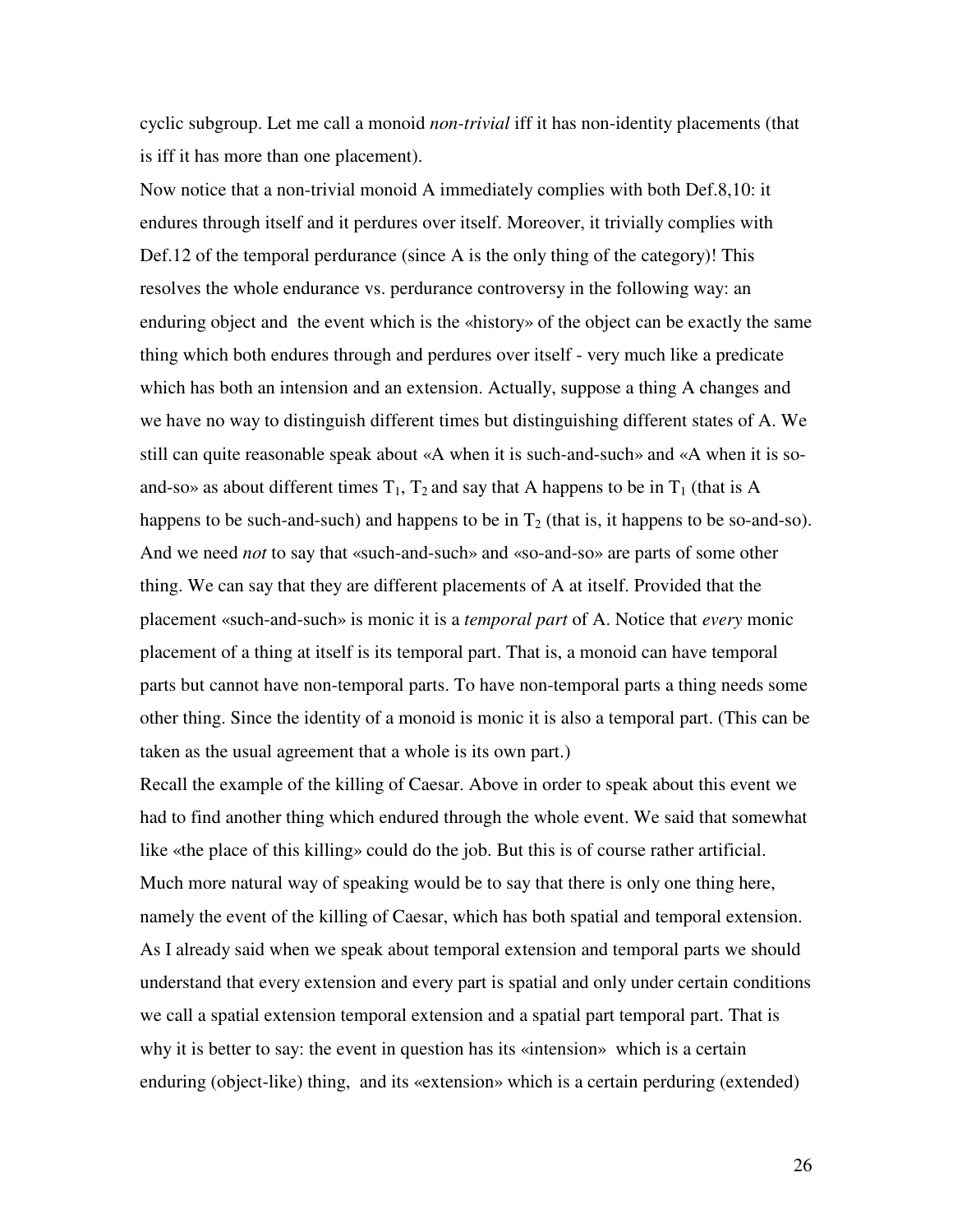thing; to present this extended thing we usually need 4 dimensions. The analogy with the intension and the extension of a predicate is straightforward. Think about the predicate «red» as about the class of red things. Then, taking the «red» intensionally, say that the property «red» wholly belongs to every thing of the class. In our terminology the red is «placed at itself in many different ways».There is nothing confusing in this fact. If a category comprises more than one thing but the things still have many placements in themselves, the picture is more complicated. In this case we should strongly distinguish between different extensions, particularly different temporal extensions, which might be assigned to a thing. We may count only placements of a thing A at itself - the corresponding extension can be called the «proper extension» - this is «the history of the endurance of A through itself». Every part of this event corresponds to a certain state of A. But it is also possible that some other thing B is placed at A, moreover it is possible that B is placed at A such a way that A temporally perdures over B:

#### E14

Then A would have another kind of extension, particularly temporal extension, which can be called *relational*. «The time of reproduction» ∆ about which we spoke above was exactly the case of a relational temporal extension. What we call the «size» of an enduring object is also a relational extension - this is an extension with the respect to a certain ruler. Moreover, since every monoid perdures *temporally* (over itself) *every* nontemporal extension (i.e. what we usually call just spatial extension) is relational. Notice that the distinction between placements of a thing at itself and in other things is an alternative for the distinction between intrinsic and relational properties (compare what was said in the previous part about the «intrinsic» and the «relational» endurance.) Speaking formally my suggestion is to use arrows instead of predicates to deal with what we call «properties».

To conclude I would like to make a few notes about possible prospects of this theory. We have not resolved the main logical problem about the endurance: given that A happens both to be P and not to be P and given that the «time when A is  $P<sub>9</sub>$  and the «time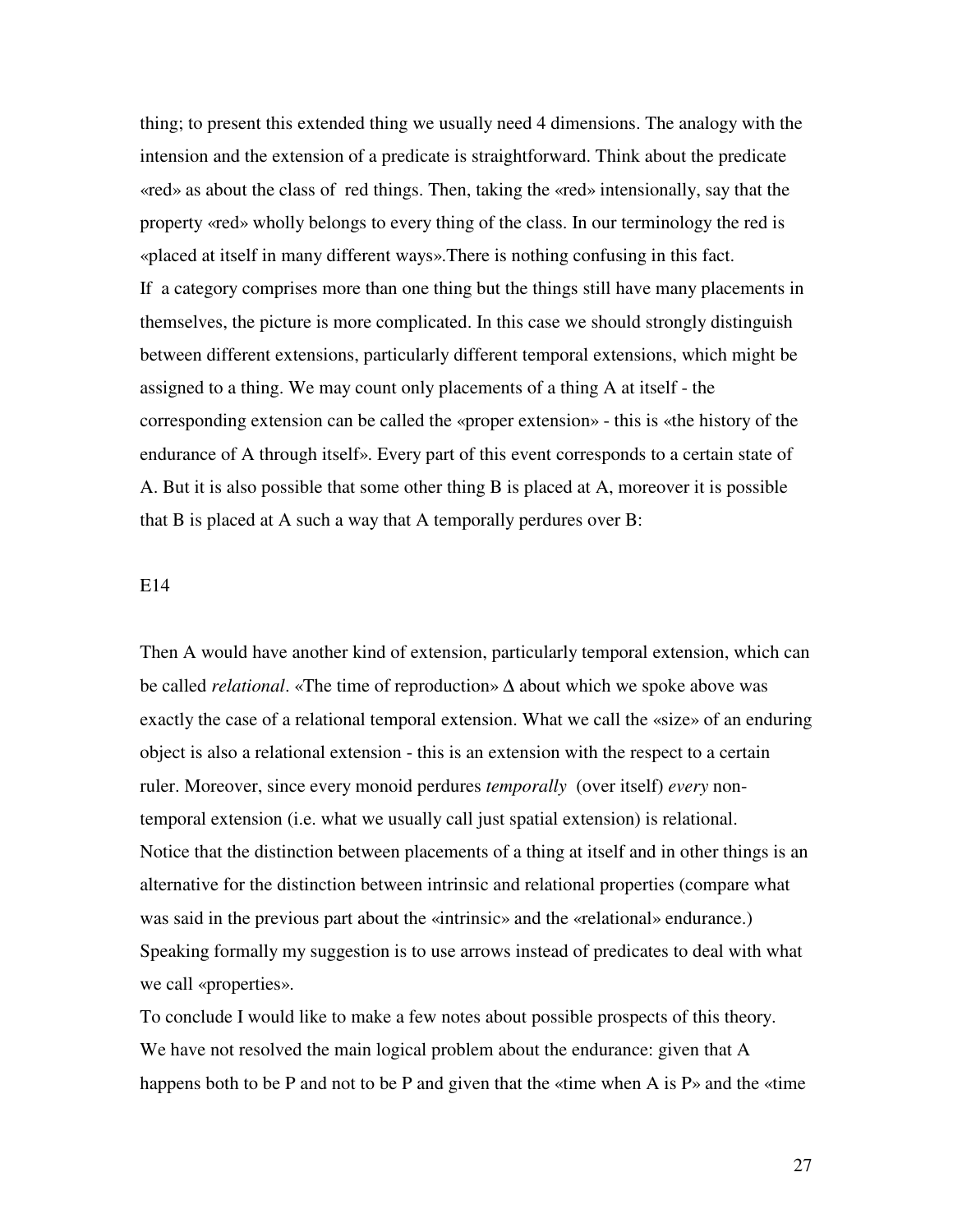when A is not  $P<sub>o</sub>$  is the only distinction between two different intervals of time which we can make, how to avoid the contradiction between  $\ll A$  is P» and  $\ll A$  is not P»? It seems very tempting to use the notion of the «local truth» which arises in the categorial logic (namely in the theory of toposes [4]) to solve the problem roughly as this: «A is P» and «A is not P» both are *sometimes* true. However for the moment I do not know how it might be done. However there is a reason to believe that the category theory might be a useful and powerful tool to make theories of time and temporal endurance. The reason is that the category theory itself is an attempt to revive such «dynamical» mathematical notions as function and variable from their allegedly «static» set-theoretic interpretations. That is why many things which are done in the category theory are relevant to philosophical problems about time, change and endurance, and, I believe, might be fruitfully applied to metaphysics.

## Literature:

 $\overline{a}$ 

<sup>&</sup>lt;sup>i</sup> Strictly speaking - with *external* clocks, i.e. clocks which are not B itself.

<sup>&</sup>lt;sup>ii</sup> This is not strictly true for the Relativity - though the close analogy between space and time dimensions arises in this theory - however this appears to be *strictly* true within quantum theories of gravitation. See [2].

iii It might be argued that a thing can have *temporal* parts which are not spatial parts. But what then are temporal parts? It would be quite mysterious simply to postulate that there are two kinds of parts. I do not need two kind of parts to explain what are temporal parts. I show that what is called a temporal part is a special case of a spatial part.

iv About the ontology of bubbles, holes and other «superficialities» see [3].

If follow the algebraic tradition to write a composition in the reverse order which originates from the habit to write  $F(x)$  but not  $(x)F$ .

vi Of course we can think about many plausible specifications and limitations. I would like however to leave the question open.

v<sup>ii</sup> Proof. Let f and g be monics. Then for any arrows p,s fp=fs entails p=s,  $g(fp)=g(fs)$ entails fp=fs which again entails p=s. But by associativity  $g(fp)=(gf)p$  and  $g(fs)=(gf)s$ . Hence  $(gf)p=(gf)s$  entails  $p=s$ , that is, gf is monic.

viii Here I use the term «part of A» in a looser sense meaning a *thing* which is placed in A by a monic arrow. (The same way in the category theory is used the term «subobject»).  $\frac{1}{x}$  This strongly resembles the quantum mechanical views but for the moment I do not know how serious is this analogy.

<sup>1.</sup> D. Lewis, *On the Plurality of Worlds*, Oxford 1986

<sup>2.</sup> S. Hawking, *A Brief History of Time*, NY 1988

<sup>3.</sup> A. Varzi, R. Casati *Holes and Other Superficialities*, Cambridge, MA, 1994